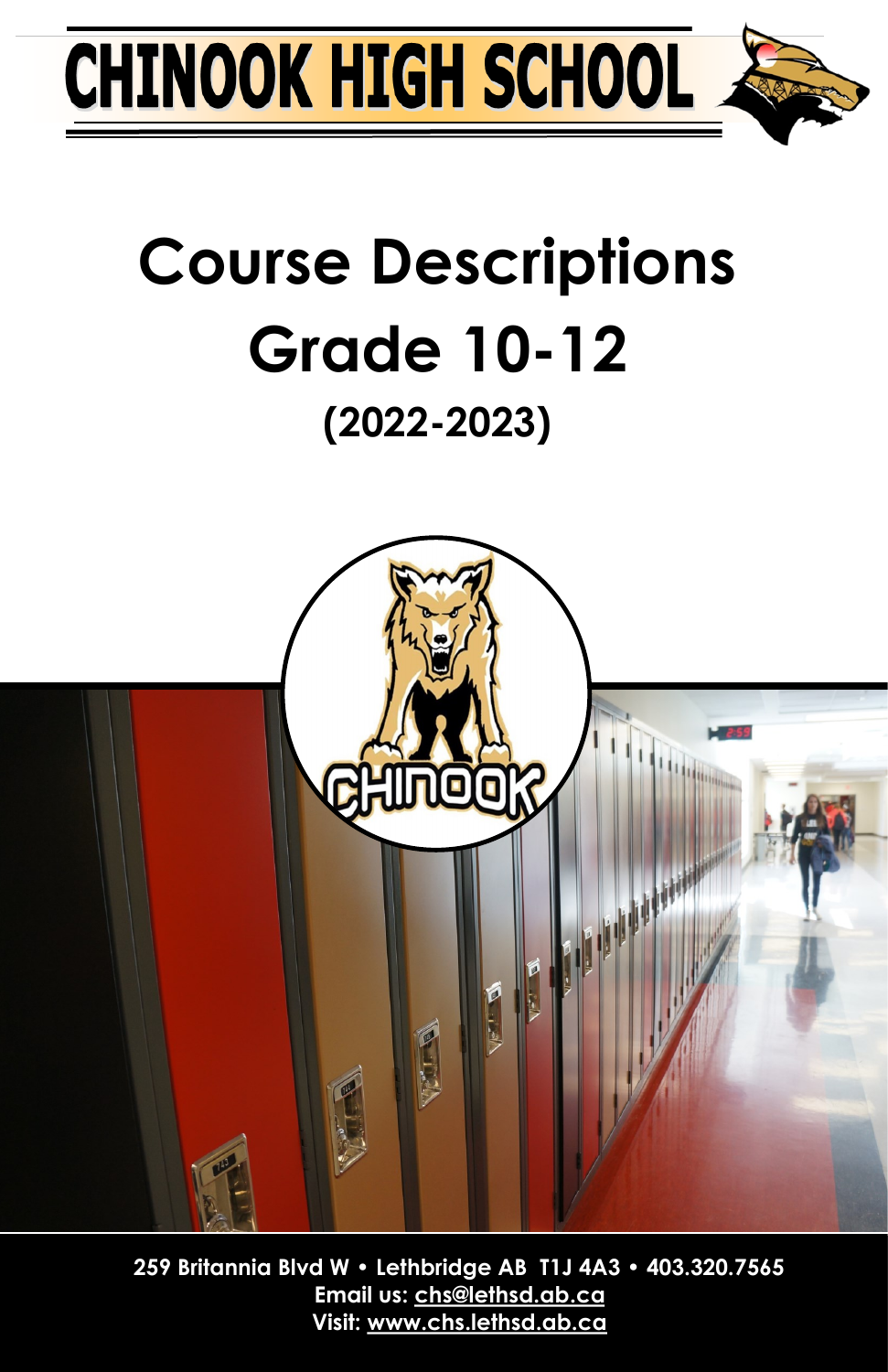# CHINOOK HIGH SCHOOL

 $-1 - 1 - 1 = 1$ 



### **Table of Contents**

| science                              |  |
|--------------------------------------|--|
|                                      |  |
|                                      |  |
|                                      |  |
|                                      |  |
| Math                                 |  |
|                                      |  |
| <b>English Language Arts</b>         |  |
|                                      |  |
| <b>Social Studies</b>                |  |
|                                      |  |
| <b>Modern Languages</b>              |  |
|                                      |  |
|                                      |  |
|                                      |  |
| <b>Social Sciences</b>               |  |
|                                      |  |
| <b>CTS</b>                           |  |
|                                      |  |
|                                      |  |
|                                      |  |
|                                      |  |
|                                      |  |
|                                      |  |
|                                      |  |
|                                      |  |
|                                      |  |
|                                      |  |
|                                      |  |
| <b>Additional Option Courses</b>     |  |
|                                      |  |
|                                      |  |
|                                      |  |
| <b>Fine Arts</b>                     |  |
|                                      |  |
|                                      |  |
|                                      |  |
| <b>Visual Arts</b>                   |  |
|                                      |  |
|                                      |  |
| <b>Physical Education &amp; CALM</b> |  |
|                                      |  |
|                                      |  |
|                                      |  |
|                                      |  |
|                                      |  |
| <b>Sports Performance</b>            |  |
|                                      |  |
|                                      |  |
| <b>Dual Credit Course</b>            |  |
|                                      |  |
| K&E                                  |  |
|                                      |  |
|                                      |  |

\*\*\* electives, options and supplementary fees are subject to change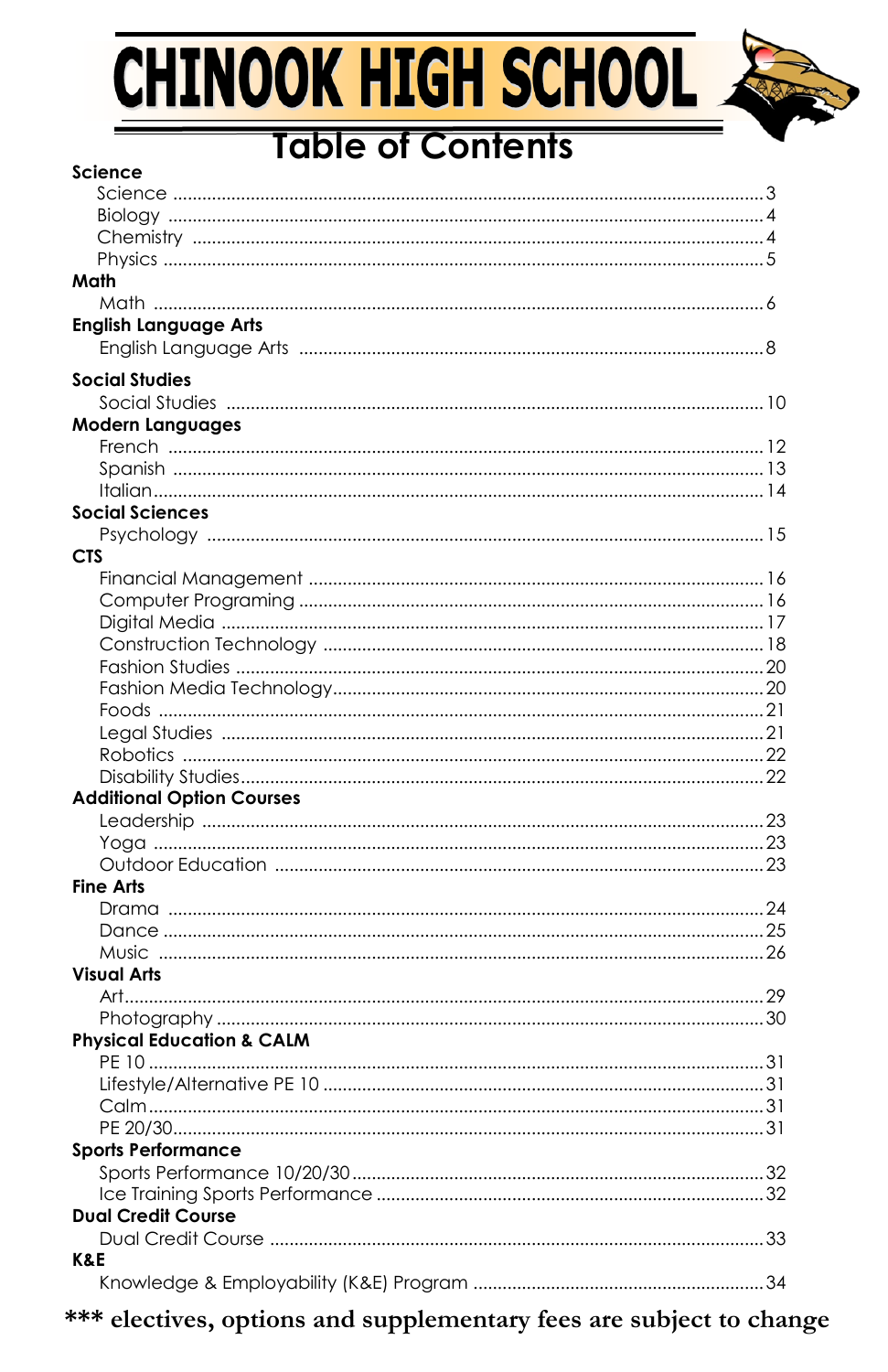### **Science**

#### **Science 14-24**

The criteria for an Alberta High School Diploma requires students to have successfully completed two high school science courses for 10 science credits. Successful completion of Science 14 and 24 satisfy this requirement. It should be noted that these courses do not qualify as prerequisites for many college programs nor university entrance. These courses are a good choice for a student who struggled in Science 9 or Science 10 (i.e. less than 60%).

The science 14 & 24 courses provide opportunities for students to develop knowledge, skills and attitudes that they need to explore interests, to solve problems, make decisions and prepare for further education and careers.

#### **Science 10/20/30**

Science 10/20/30 is an integrated academic program that combines **biology**, **chemistry**, **physics** and **earth** sciences into one course. The focus is on helping you to understand the scientific principles behind the natural events you experience and the technology you use in your daily life. This stream leads to a diploma at the end of Science 30.

#### **Note: You can take this course even if you have taken Chemistry, Biology, and Physics**.

This course route is ideal for those students who:

- do not want to pick a specific science stream – you get a little bit of all three + extras

- don't need a specific science for post-secondary (Ex: someone going into fine arts)

- someone that needs another 30 level course for post-secondary – even if they have already take another 30 level science

#### **Pre-requisite:** - Science 20: Science 10 + Math 10C (recommended)

- Science 30: Science 20, Chem 20, Bio 20 or Physics 20 + Math 10C (recommended)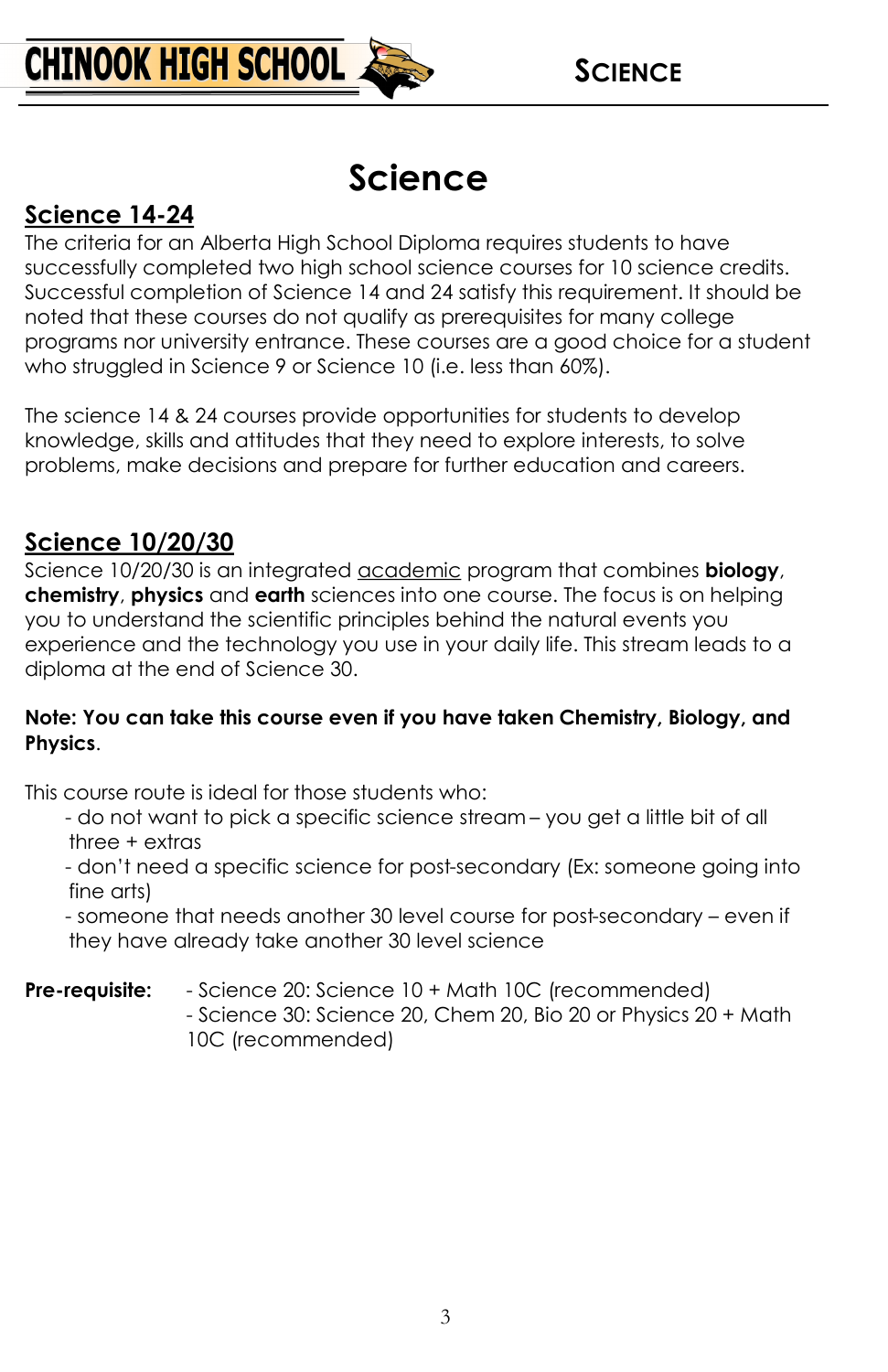

### **Biology 20/30**

#### **Biology 20**

This academic course involves the study of our world and the important interactions that maintain our biosphere. We will look at our dependency on plants and our connection to other animals, maintaining equilibrium within ecosystems, and human systems including the circulatory, excretory, digestive and motor systems!

**Prerequisite:** Science 10 (50% min, recommended 65%)

#### **Biology 30**

This academic diploma course involves the concept of homeostasis at all molecular levels. We will examine the nervous system, endocrine system and reproductive systems, molecular genetics and cell division, protein synthesis, and population and community dynamics!

**Prerequisite:** Biology 20 (50% min, recommended 65%)

### **Chemistry 20/30**

#### **Chemistry 20**

Chemistry 20 is the second course towards completion of the chemistry program from Alberta Education. This introductory chemistry course builds on basic content started in Science 10 and introduces students to the topics required to describe chemicals and chemical systems.

**Prerequisite:** Successful completion of Chemistry 20 serves as a prerequisite for Chemistry 30. The chemistry program is designed for students planning a post-secondary education. It is also recommended that students taking chemistry have a strong math background (10C).

#### **Chemistry 30**

Chemistry 30 is the last course towards completion of the chemistry program from Alberta Education. This chemistry course builds on basic content started in Science 10 and Chemistry 20 and introduces students to the topics required to describe chemicals and chemical systems. The chemistry program is designed for students planning a post-secondary education. It is also recommended that students taking chemistry have a strong math background (10C – going into either -1 or -2 streams)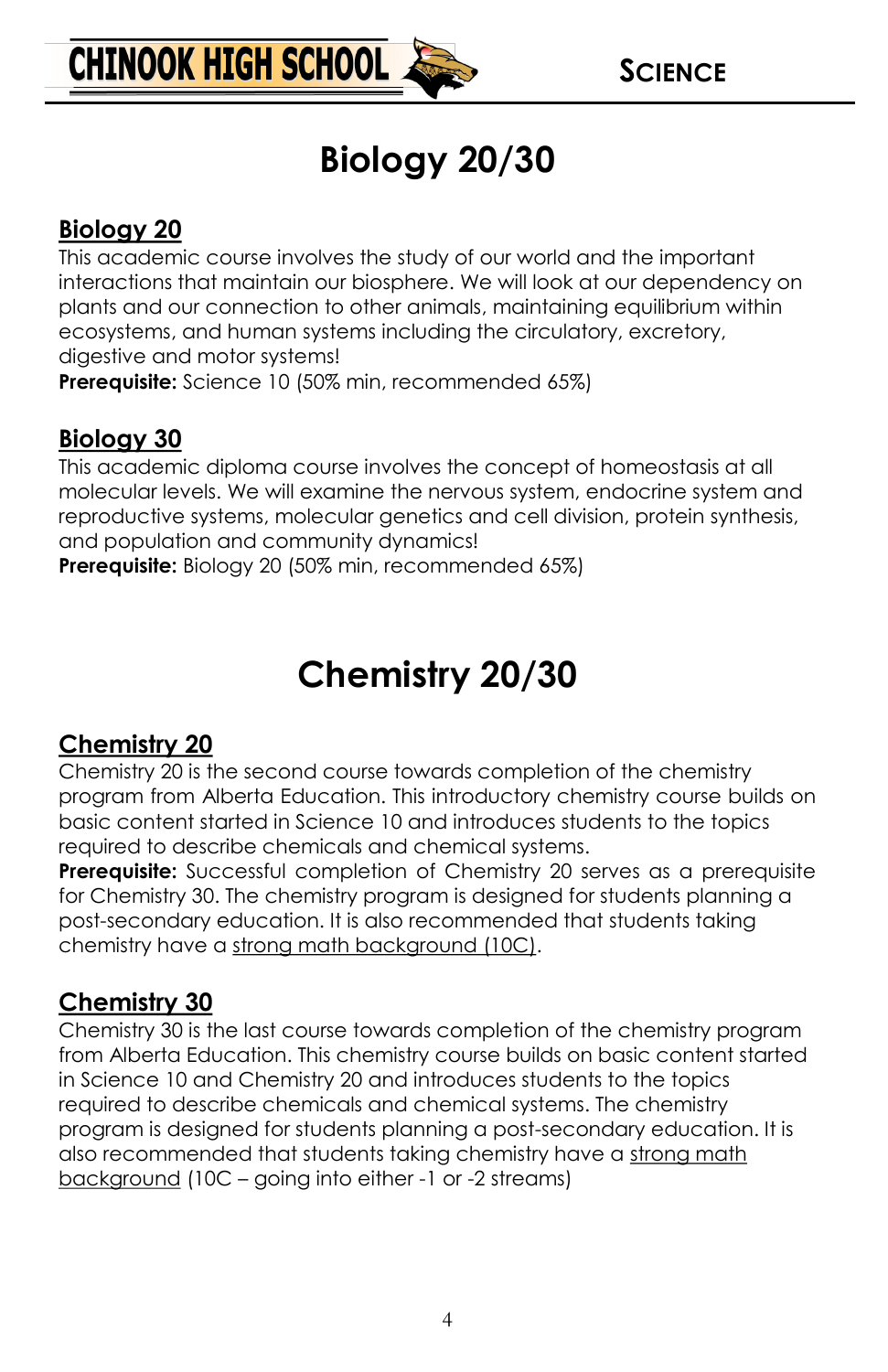

### **Physics**

#### **Physics 20**

This course provides an introduction to our physical world. Students will learn how and why objects move, through word problems, conducting experiments and exploring other projects.

**Prerequisite:** This course is largely math based and therefore students are required to have completed both Science 10 and Math 10C as prerequisites. Math 20-1 or 20-2 is not necessary, but recommended.

#### **Physics 30**

This course provides physics with a historical context. Students will learn about the discovery of; magnetic fields, electric fields, the atom's structure and subatomic particles, as well as, the formation of electromagnetic radiation.

Students will have homework and readings regularly and should be prepared to make time at home to complete them.

**Prerequisite:** Students are required to have completed Physics 20 and Math 20-1 or 20-2. Math 30-1 and 30-2 is not necessary, but recommended.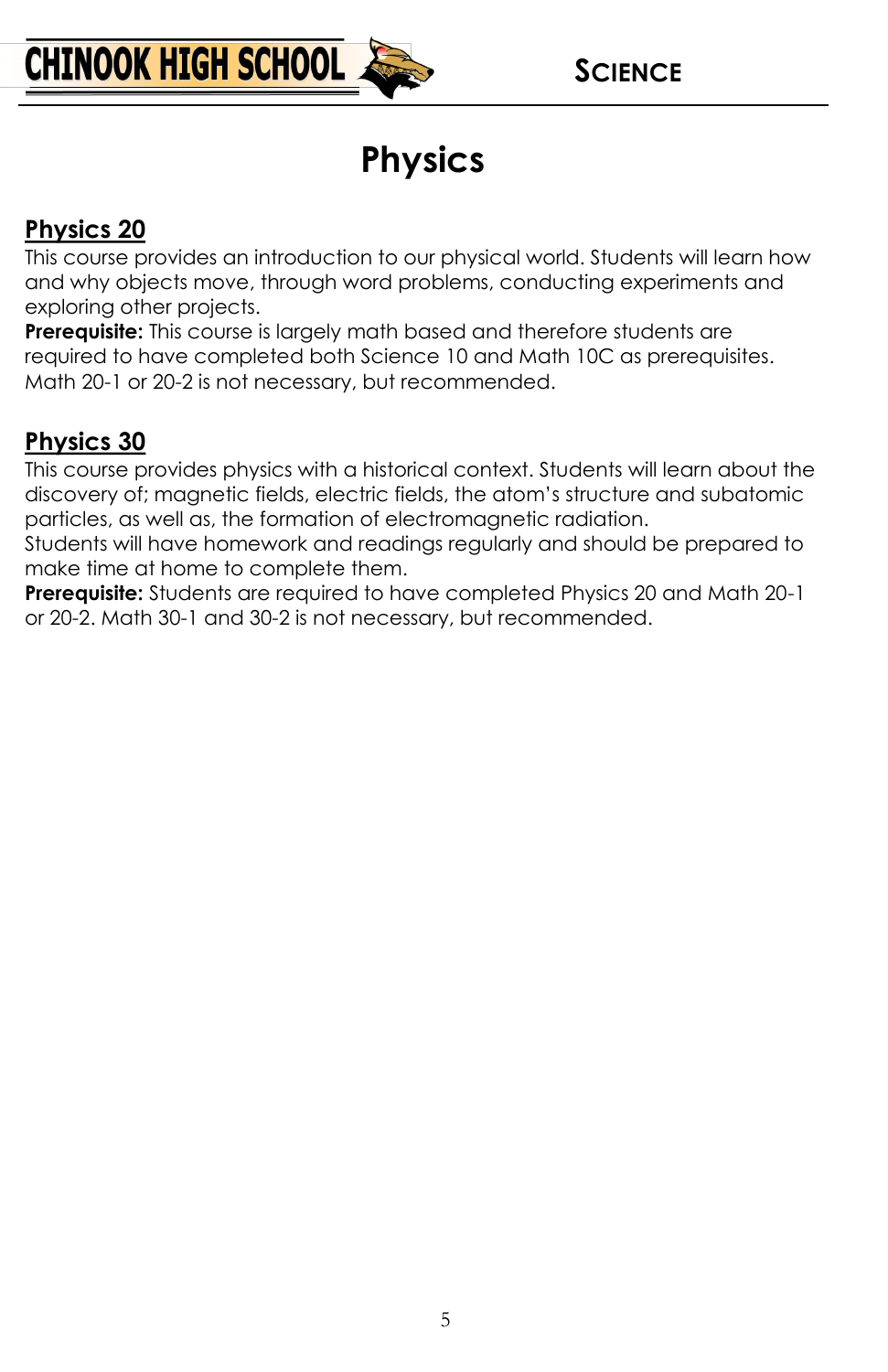

### **Math**

#### **High School Math Overview**

In order to meet the graduation requirements in Alberta, students are required to successfully complete a 10-level mathematics course (10C or 10-3) and a 20-level mathematics course (20-1, 20-2, or 20-3).

Math 30-1 and Math 30-2 have a Government Diploma Exam worth 30% of the overall grade. (There is no Diploma Exam for Math 30-3)

A student must pass Math 9 to enrol in Math 10C. Math 10C is THE pre-requisite for both Math 20-1 and Math 20-2.

Each post-secondary institution/faculty determines its own specific Mathematic requirements (if any); please contact specific institutions for actual program requirements.

#### **The following course descriptions include suggested pre-requisite grades.**

Although a minimum passing grade of 50% is necessary, the suggested grades help indicate the necessary "learned content" to be a successful at the next level.

#### **Math 15**

Math 15 is a 5 credit course intended to help bridge the gap between Math 9 and Math 10C. Students who were unable to find consistent success with the material in math 9 but intend to take Math 10C should consider this course. We will spend time working to develop foundational skills in the areas of polynomials, algebra, exponents, rational numbers and relations. This course will be offered in the first semester. Please note this course does not count toward the math high school graduation requirement. Students will have to go on to take Math 10C or Math 10-3 to meet this requirement.

#### **Math 10C (5 credits)**

This is a combined dash-1 and dash-2 course; it is the pre-requisite course for both Math 20-1 and Math 20-2. Algebraic reasoning is the focus of this course; as it is a necessary foundation skill and concept for future courses. Topics include SI and Imperial Measurement, Trigonometry, Polynomial Operations and Equations, Linear Relations and Functions, Systems of Equations.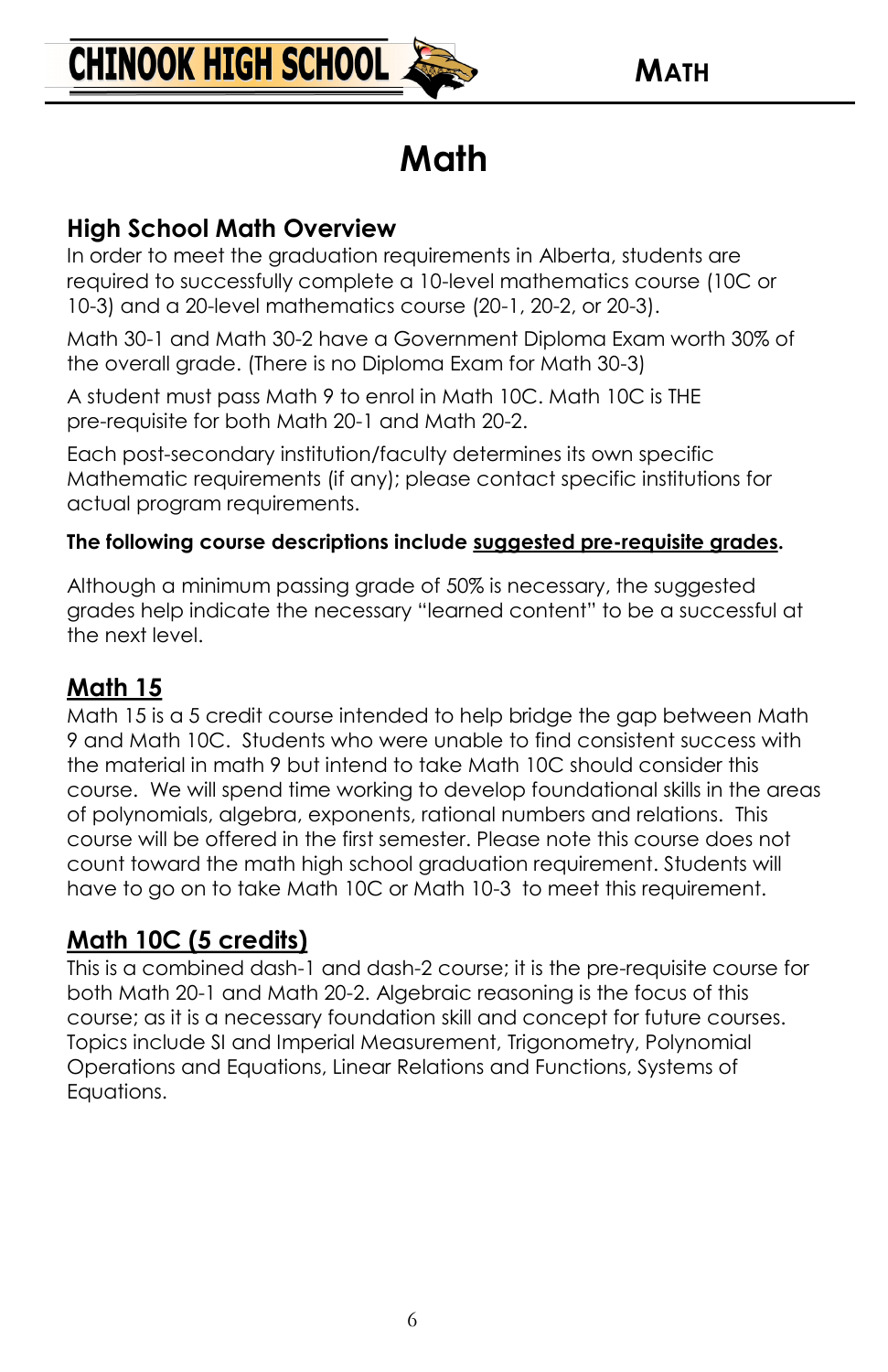

#### **Math 20-1 and 30-1**

This is a rigorous course sequence for students who plan to enter university courses such as engineering, mathematics, sciences, or other programs that require advanced math skills, including the study of calculus.

Topics include Algebraic Reasoning, Functions (an in depth study of quadratic, radical, polynomial, rational, trigonometric, exponential, and logarithmic functions), Trigonometry, Permutations and Combinations, Binomial Theorem (for important applications to Calculus and Statistics)

Math 20-1: **Suggested pre-requisite grade** in Math 10C: **70%** or greater Math 30-1: **Suggested pre-requisite grade** in Math 20-1: **65%** or greater

#### **Math 20-2 and 30-2**

This is a challenging course sequence for students who want to attend university or college, and pursue programs that require a high-end math but not the study of calculus. Topics include Algebraic Reasoning, Relations and Functions (including quadratic, radical, polynomial, rational, sinusoidal, exponential, and logarithmic functions), Logical Reasoning, Trigonometry, Probability, Permutations and Combinations

#### **Prerequisites:**

Math 20-2: **Suggested pre-requisite grade** in Math 10C: **60%** or greater Math 30-2: **Suggested pre-requisite grade** in Math 20-2: **65%** or greater

#### **Math 10-3, 20-3, and 30-3**

This is a course sequence for students who want to learn the mathematics needed to enter most trades or want to enter the workforce after high school. Topics include SI and Imperial Measurement, Trigonometry, Reasoning (spatial, proportional, logical), Finance, Statistics, and Probability

#### **Math 31 (Calculus)**

Math 31 is designed to introduce students to the mathematical methods of calculus. The course builds on students' existing knowledge from the Mathematics 10C, 20-1, and 30-1 curriculums, and expands this knowledge into the understanding of limits, derivatives, and integrals. Emphasis in this course will be placed on preparation to study further calculus courses in university or technical schools.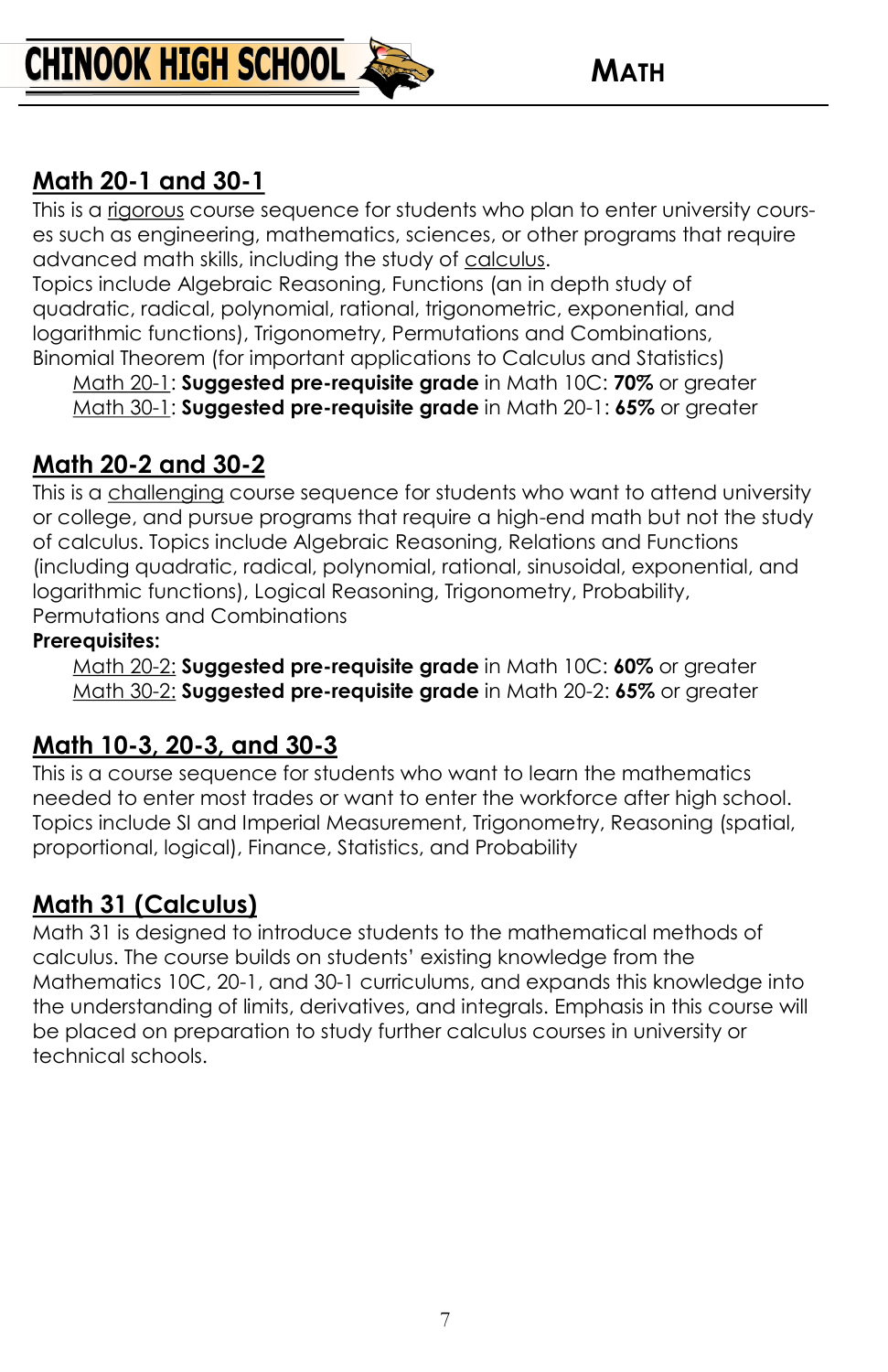### **English Language Arts**

#### **ELA 10-1 and 20-1**

**CHINOOK HIGH SCHOOL &** 

Students enrolling in this academic program and course sequence (10-1, 20-1, 30-1) are expected to possess sound reading and writing ability as well as a genuine interest in exploring literature (more deeply at the 20-level) and in the process of developing communication skills. Please visit [www.learnalberta.ca/](http://www.learnalberta.ca/content/mychildslearning/highschool_ela.html) [content/mychildslearning/highschool\\_ela.html](http://www.learnalberta.ca/content/mychildslearning/highschool_ela.html) for further information about this course.

**Prerequisite:** Successful completion of the previous level.

#### **ELA 10-2 and 20-2**

ELA 10-2 is the first course in the applied program, leading directly to ELA 20-2 on the path to obtaining a high school diploma. Through the study of various relevant texts, ELA 10-2 and 20-2 integrate reading, writing, speaking, listening, viewing and representing skills. Students enrolling in this course are expected to develop sound reading and writing ability as well as strengthen communication skills. Please see [http://www.learnalberta.ca/content/mychildslearning/](http://www.learnalberta.ca/content/mychildslearning/highschool_ela.html) highschool ela.html for further information about this course. **Prerequisite:** Successful completion of the previous level.

#### **English 10-1/10-2: Sports-themed Texts**

Critically examine sports and the impact of sports culture while exploring sports -themed texts to build reading, writing, speaking, listening, viewing and representing skills. This class involves writing, engaging in inquiry and research, fostering media and digital literacies, promoting social justice, and developing out-of -school literacies. Students enrolling in the English 10-1 academic program are expected to possess sound reading and writing ability as well as a genuine interest in exploring literature and in the process of developing communication skills. Students enrolling in the English 10-2 applied program are expected to develop sound reading and writing ability as well as strengthen communication skills. Taking this course fulfills either the English 10-1 or 10-2 English requirement for graduation.

**Prerequisite:** Successful completion of English 9.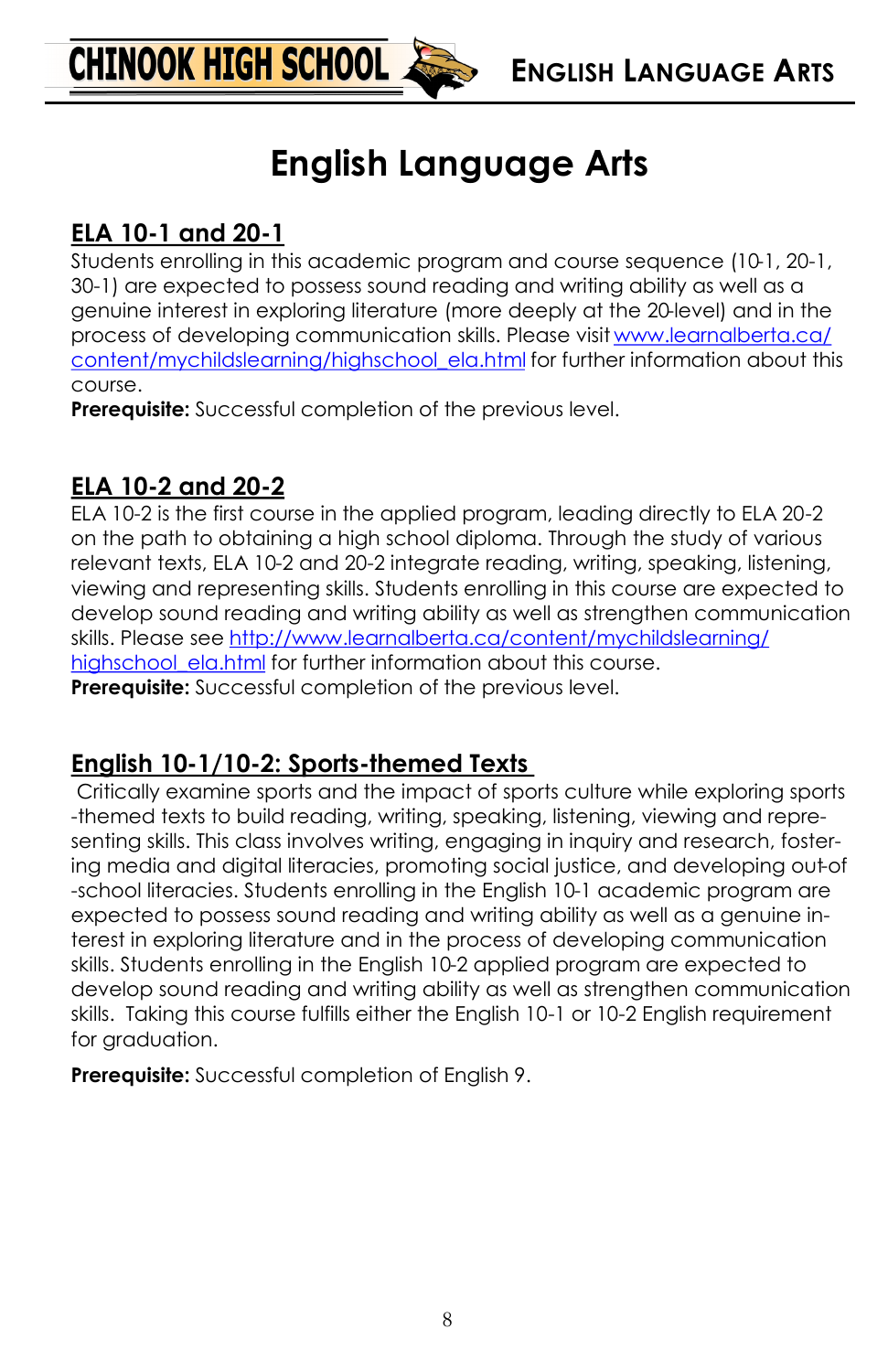**ENGLISH LANGURAGE ARTS**

#### **ELA 30-1**

ELA 30-1 is the final course in the academic program, and is the required pre-requisite for most post-secondary institutions. Through the study of various texts, students are expected to extend their understanding and appreciation of how literature relates to human experience. Students will also develop the knowledge and skills necessary to be successful both on the diploma exam and in future educational pursuits. Please visit

[www.learnalberta.ca/content/mychildslearning/highschool\\_ela.html](http://www.learnalberta.ca/content/mychildslearning/highschool_ela.html) for further information about this course.

**Prerequisite:** Successful completion of the previous level.

**CHINOOK HIGH SCHOOL** 

#### **ELA 30-2**

ELA 30-2 is the final course in the applied program. Through the study of various texts, ELA 30-2 integrates reading, writing, speaking, listening, viewing and representing skills. Students successfully completing this course will have completed the requirements of the English program in achieving a high school diploma. Successful students may want to attempt English 30-1. For further information about this course, see

[www.learnalberta.ca/content/mychildslearning/highschool\\_ela.html.](http://www.learnalberta.ca/content/mychildslearning/highschool_ela.html)  **Prerequisite:** Successful completion of the previous level.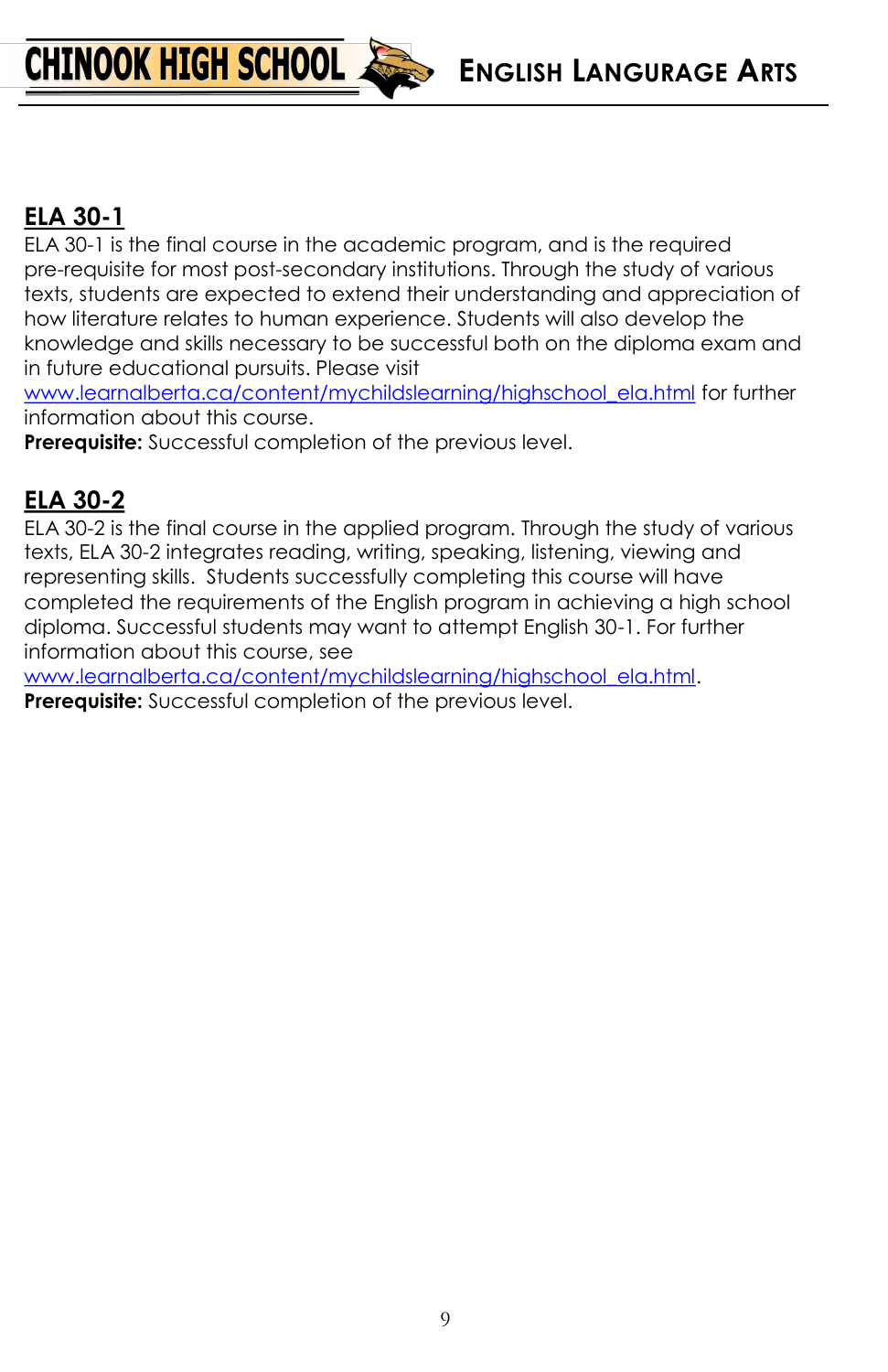

### **Social Studies**

#### **Social Studies 10-1, 10-2, 10-4**

Students will explore multiple perspectives on the origins of globalization and the local, national and international impacts of globalization on lands, cultures, economies, human rights and quality of life. Students will examine the relationships among globalization, citizenship and identity to enhance skills for citizenship in a globalizing world. The infusion of multiple perspectives will allow students to examine the effects of globalization on peoples in Canada and throughout the world, including the impact on Aboriginal and Francophone communities.

#### **Social Studies 20-1, 20-2 , 20-4**

Students will explore the complexities of nationalism in Canadian and international contexts. They will study the origins of nationalism and the influence of nationalism on regional, international and global relations. The infusion of multiple perspectives will allow students to develop understandings of nationalism and how nationalism contributes to the citizenship and identities of peoples in Canada.

#### **Social Studies 30-1 and 30-2**

Students will explore the origins and complexities of ideologies and examine multiple perspectives regarding the principles of classical and modern liberalism. An analysis of various political and economic systems will allow students to assess the viability of the principles of liberalism. Developing understandings of the roles and responsibilities associated with citizenship will encourage students to respond to emergent global issues.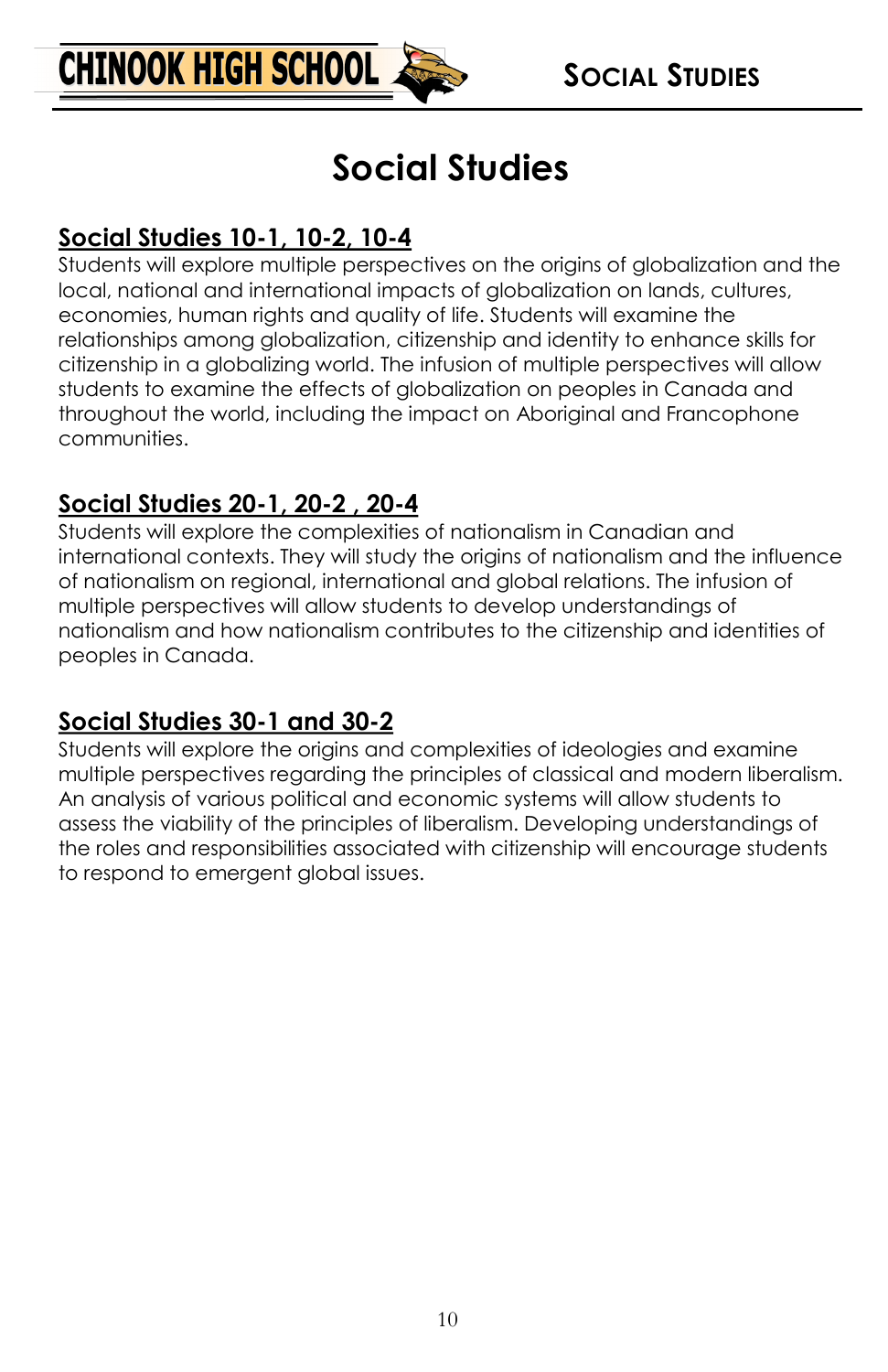French and Spanish courses are offered as part of a three year program beginning in grade 10.

**CHINOOK HIGH SCHOOL** 

The learning of another language, develops awareness of, and sensitivity to, cultural and linguistic diversity. It is also a means of cultural enrichment and is the best means of fostering understanding and solidarity among peoples and countries. It gives individuals the opportunity to identify, question and challenge their own cultural assumptions, values and perspectives and to contribute positively to society. Research has shown that learning another language contributes to the development of increased grammatical abilities in the student's first language and enhances cognitive functioning. Learning a second language increases the ability to conceptualize and to think abstractly; and it fosters more cognitive flexibility, greater divergent thinking, creativity and metalinguistic competence.

**Modern language students have the opportunity to participate in a government organized exchange program to Quebec, Spain or Mexico.** 

**French and Spanish** *do not require a diploma exam* **in grade 12, and if taken to the 30 level, can be counted towards the academic entrance requirement for university.** 

*\*all language courses can be challenged with an exam by native speakers*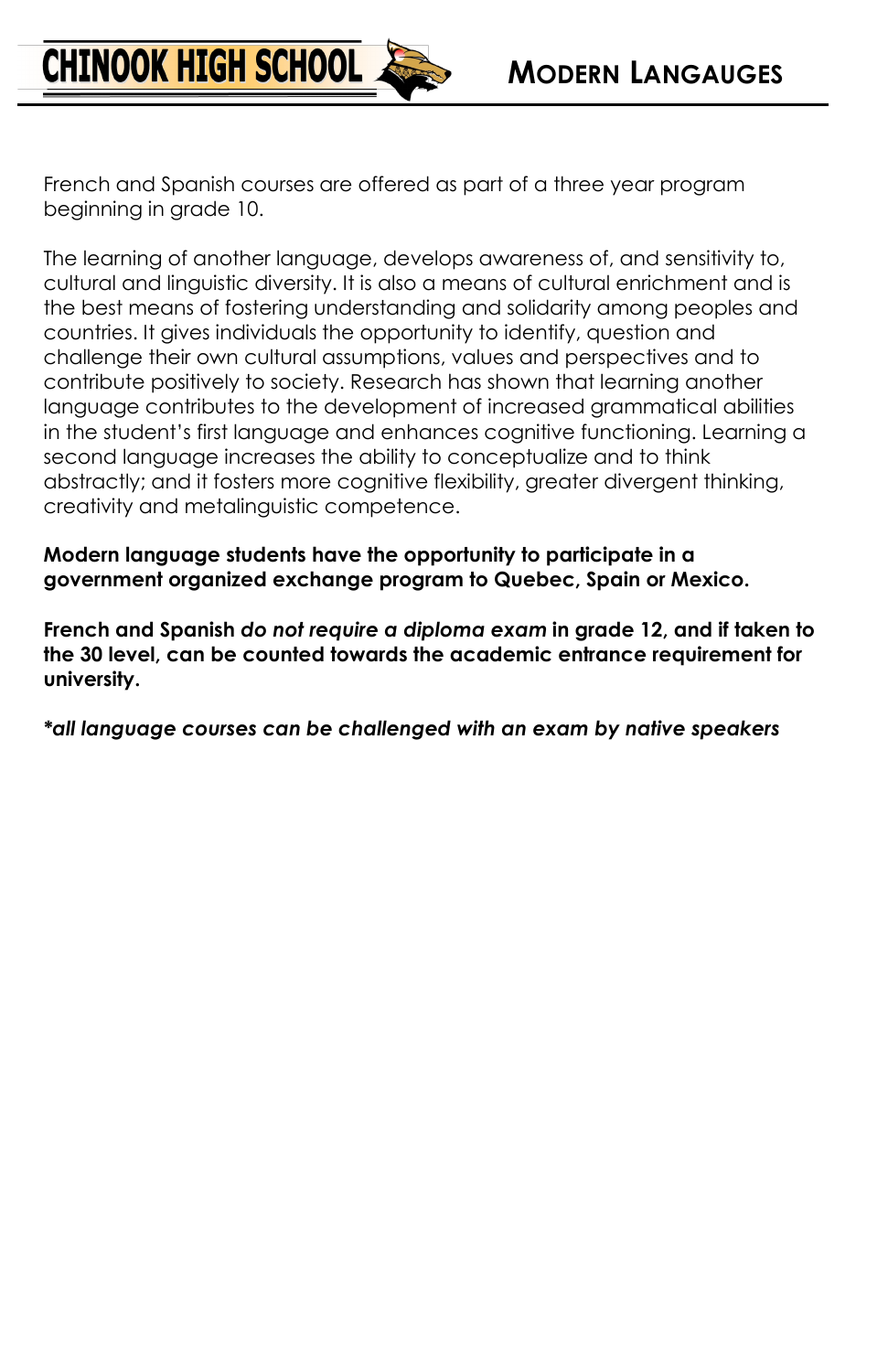

### **French**

#### **French 10-3Y (supplementary fee \$20)**

The French 10-3year course is a beginner French course that will address all aspects of the French 10-3Y curriculum: Language experiences in context, language skills/functions for communicative purposes, and linguistic intercultural/cultural repertoire needed for communicative purposes. Using the themes in the assigned textbook and accompanying workbook as a basis, students can expect the daily classes to be divided into listening and speaking activities, reading and writing activities and activities related to understanding the cultural aspects French.

#### **French 20-3Y (supplementary fee \$20)**

The French 20-3year course will address all aspects of the French 20-3Y curriculum: Language experiences in context, language skills/functions for communicative purposes, and linguistic intercultural/cultural repertoire needed for communicative purposes. Using the themes in the assigned workbook as a basis, students can expect the daily classes to be divided into listening and speaking activities, reading and writing activities and activities related to understanding the cultural aspects French. **Students taking French 20-3Y are required to have French 10-3Y.**

#### **French 30-3Y (supplementary fee \$20)**

The French 30-3year course will address all aspects of the French 30-3Y curriculum: Language experiences in context, language skills/functions for communicative purposes, and linguistic intercultural/cultural repertoire needed for communicative purposes. Using the themes in the assigned workbook basis, students can expect the daily classes to be divided into listening and speaking activities, reading and writing activities and activities related to understanding the cultural aspects French. **Students taking French 30-3Y are required to have French 20-3Y.**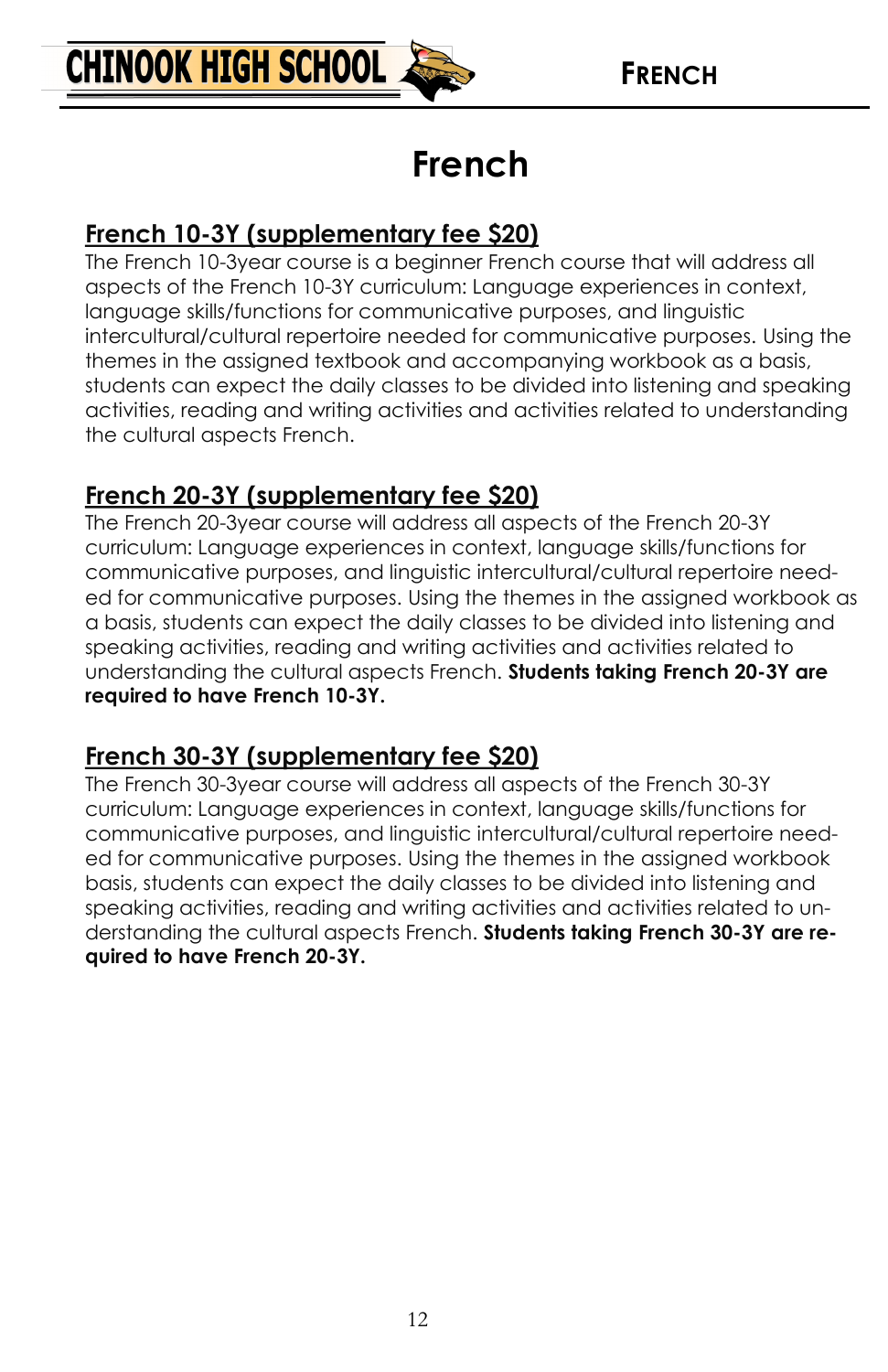

### **Spanish**

#### **Spanish Language and Culture 10 (supplementary fee \$20)**

Spanish 10 is the first course in the three year language and culture program. It is an introductory course to learn basic concepts of communication in the Spanish language and cultural awareness of Spanish speaking countries and peoples. Students will be exposed to the Spanish language in four formats: reading, writing, speaking and listening. Students can expect to learn vocabulary to discuss situations in daily life as well as the grammatical building blocks of the structure of language. Students that attend class regularly and participate in classroom activities can expect to be very successful in Spanish 10.

**Prerequisite:** None

#### **Spanish Language and Culture 20 (supplementary fee \$20)**

Spanish 20 is the second course in the three year language and culture program. It is an intermediate course to grow and build on the language basics and cultural components from Spanish 10. Students can expect to greatly expand their vocabulary as well as learning how to communicate in different tenses. Students that attend class regularly and participate in classroom activities can expect to be successful in Spanish 20. **Prerequisite:** Spanish 10 (or equivalent exam challenge)

#### **Spanish Language and Culture 30 (supplementary fee \$20)**

Spanish 30 is the final course in the three year language and culture program. *It does not require a diploma exam and can be counted towards the academic requirements to university.* Students that take Spanish 30 can expect to expand their communication and understanding to include higher level language structures to create more complex thoughts and sentences. Multiple verb tenses will be explored and practiced to add a great deal more depth to the way in which students are able to express themselves in both spoken and written word.

**Prerequisite:** Spanish 20 (or equivalent exam challenge)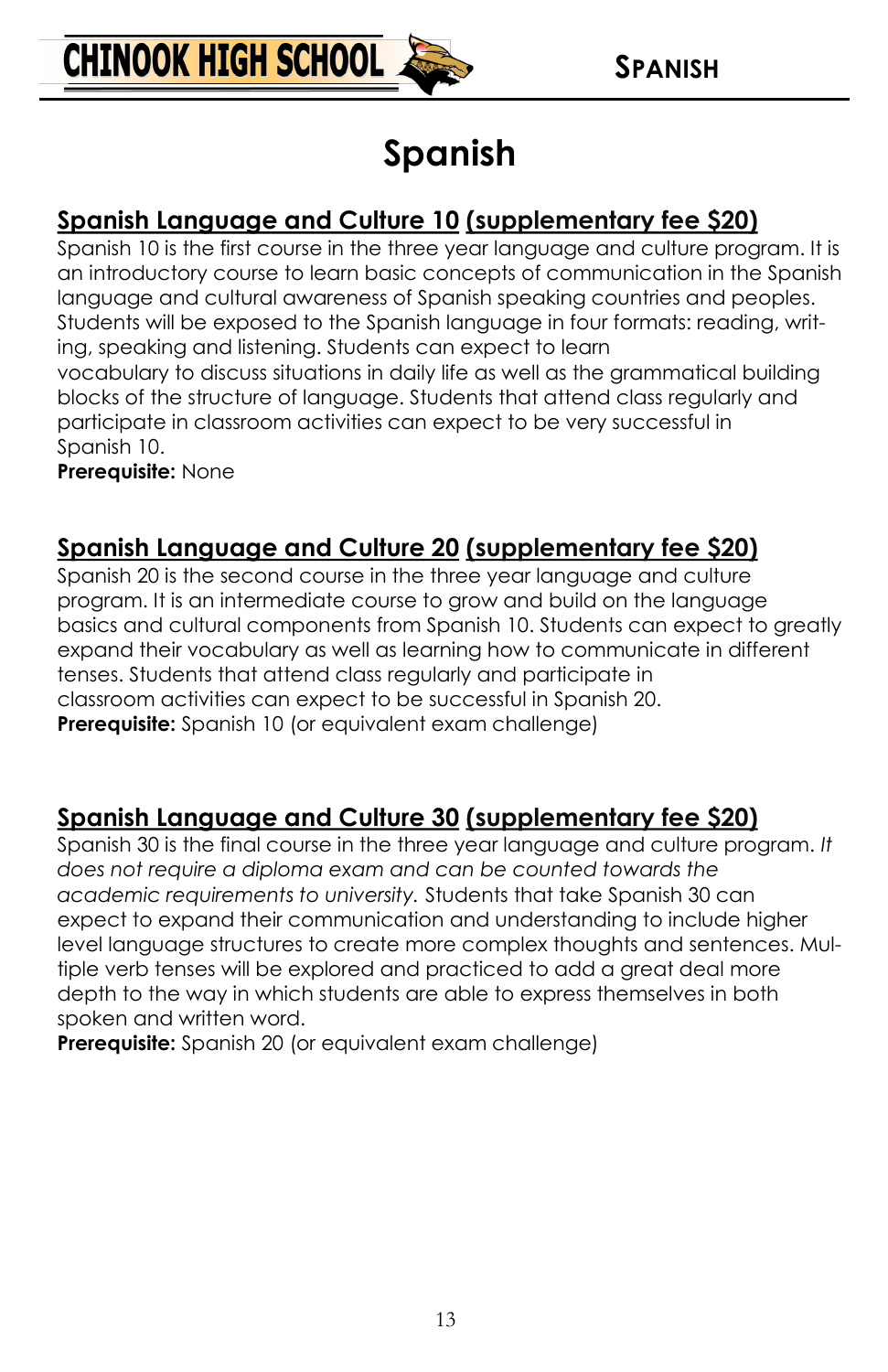

### **Italian**

#### **Italian Language and Culture 10 ((supplementary fee \$20)**

Italian 10 is the first course in the three year language and culture program. It is an introductory course to learn basic concepts of communication in the Italian language and cultural awareness of Italian speaking countries and peoples. Students will be exposed to the Italian language in four formats: reading, writing, speaking and listening. Students can expect to learn vocabulary to discuss situations in daily life as well as the grammatical building blocks of the structure of language. Students that attend class regularly and participate in classroom activities can expect to be very successful in Italian 10.

**Prerequisite:** None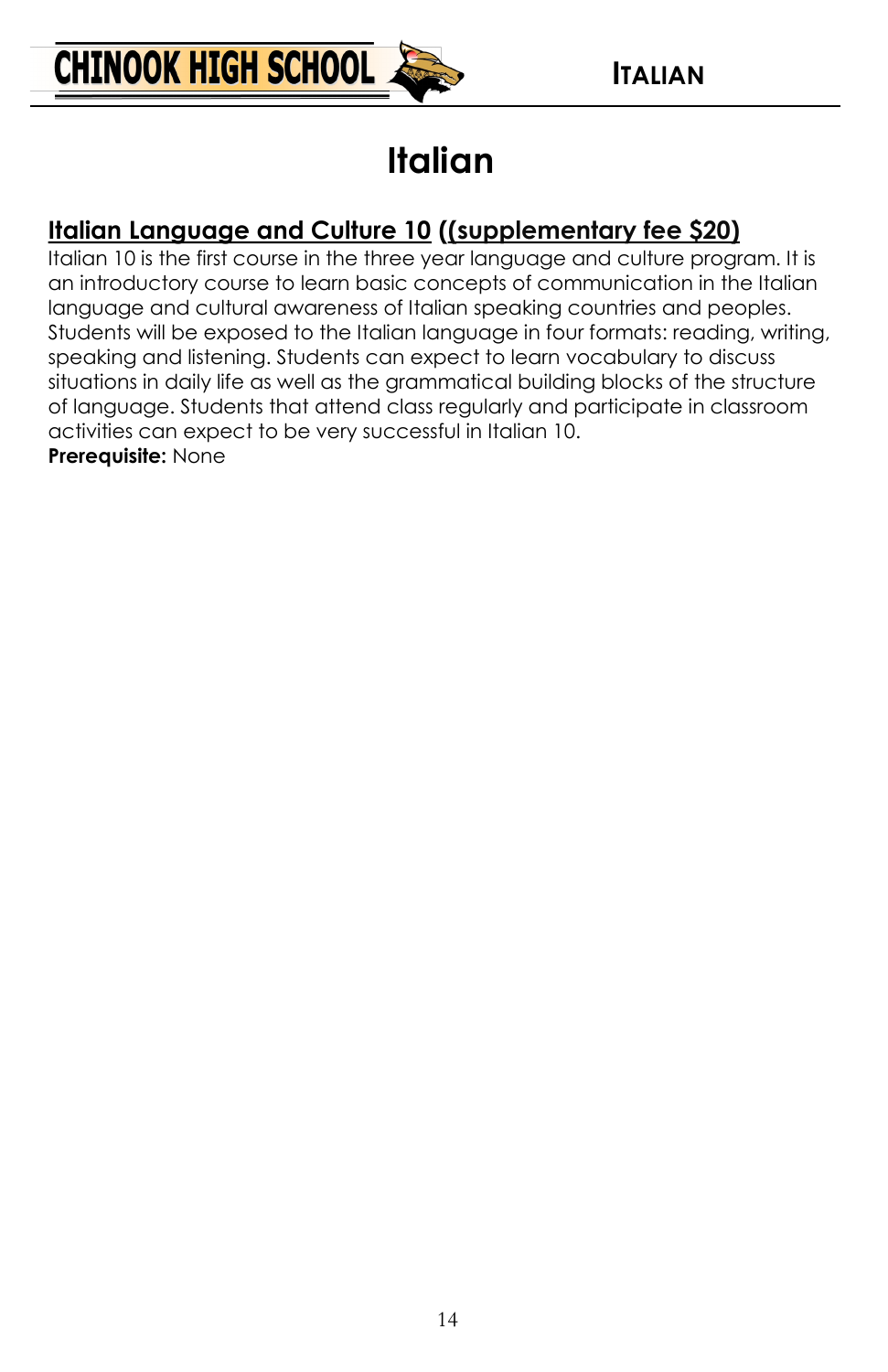

### **Psychology**

The objectives of the 3-credit courses in psychology are designed to develop within the student the skills and understandings that make it possible for more effective living in our complex environment. The student's attention will focus on the scientific approach to understanding human behaviour so that he or she may appreciate more fully the reasons that underlie one's own acts and those of one's fellows.

Personal Psychology 20/Abnormal Psychology 35 is split into Personal Psychology 20 (3 credits) and Abnormal Psychology 35 (3 credits). Abnormal Psychology provides students with an overview of abnormal behaviour and conditions that affect individuals in our society. Personal Psychology 20 is a pre-requisite course which must be successfully completed before taking Abnormal Psychology 35. Abnormal Psychology 35 CAN be used as a part of the requirement for 10 credits at the 30 level (in addition to English and Social). **Psychology 20/30 CANNOT be used as part of the 10 credits in CTS/Fine Arts/Second Languages requirement.**

**Experimental Psychology/Applied Sociology at the 30 level** is split into Experimental Psych for (3 credits) and Abnormal Psychology 30 for another (3 credits). The split in these two disciplines takes place at the mid-term point within the semester. **This course CAN be used as a part of the requirement for 10 credits at the 30 level (in addition to English and Social). Psychology 20/30 CANNOT be used as part of the 10 credits in CTS/Fine Arts/Second Languages requirement.**

**\*\*\* Note, there is no pre-requisite for Psychology or Sociology at the 30 level but students who have taken the 20 level classes are better prepared for a 30 level course. \*\*\***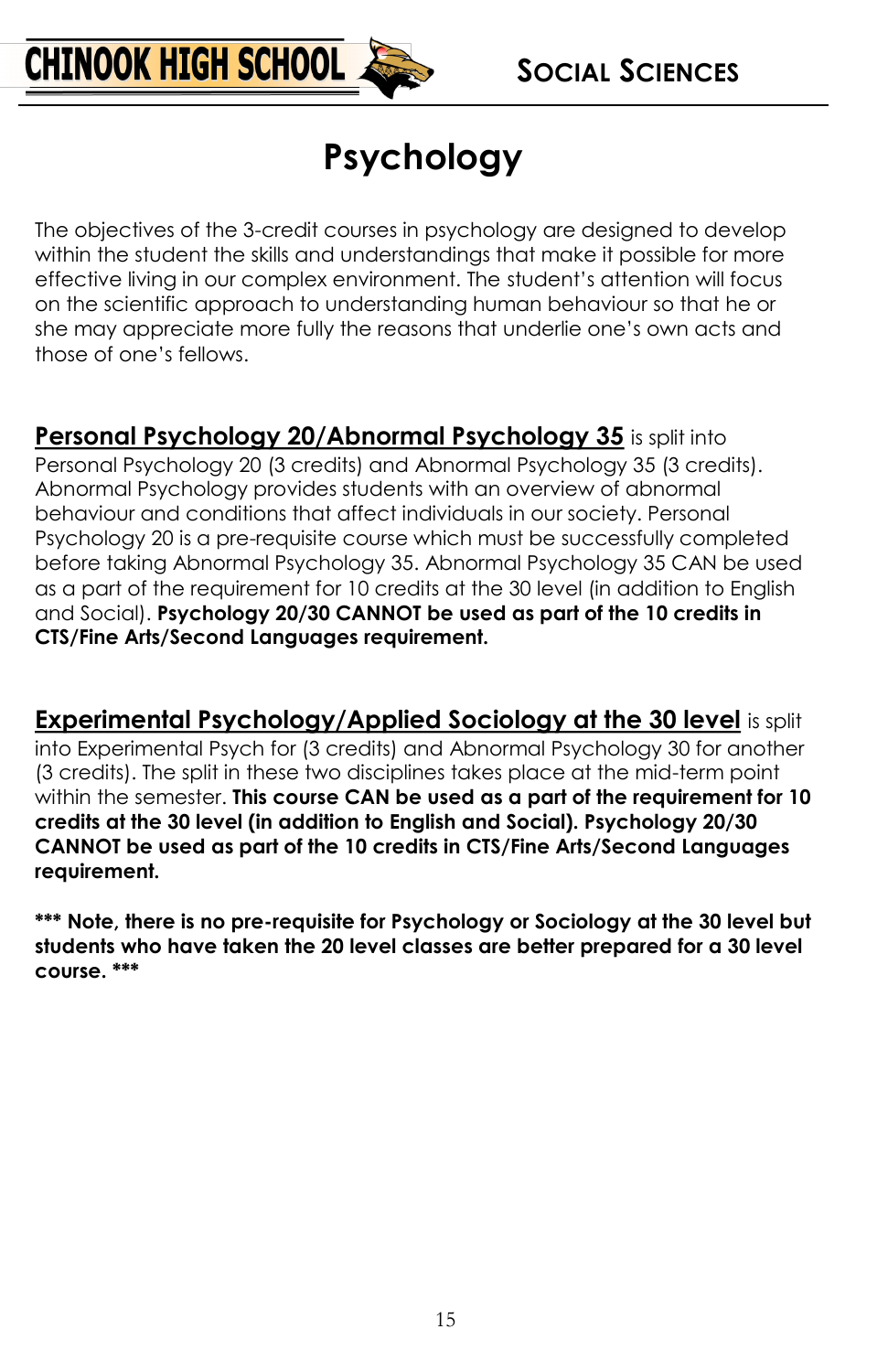

### **Financial Management**

#### **Financial Management 10, 20, 30**

Financial Management is a series of 10, 20, and 30-level CTS courses focused on personal financial information, personal taxation, investment planning, and accounting. Students will work directly with a variety of apps and software to learn the basics of budgeting, how to use SimpleTax/Wealthsimple Tax, Robo-Advisors, and more! A six-week investment challenge is also organized for students to explore their interests in various index funds and ETFs. The course is broken down into modules, which will be completed in order. Each module is worth one credit, and it is expected that 5-6 of these modules will be completed in a semester. A series of mandatory modules must be completed in a student's first semester:

Financial Management (1st semester):

- FIN 1010 Personal Financial Info
- FIN 2060 Personal Taxation
- FIN 3080 Personal Investment Planning
- FIN 1015 Accounting Prep
- FIN 1020 Accounting Cycle 1

Students who choose to pursue Financial Management for a 2nd or 3rd semester will have the opportunity to choose from a variety of intermediate/ advanced accounting modules, or develop personal learning projects in the Financial Management area of their choice.

#### **Computer Programing**

Coding is fun. In computer science, students go from learning the basics of algorithms to a specialization in one of many different areas. Some students want to earn big dollars doing big data, while others want to develop games, and still others want to do web development. Regardless of where your passion lies, you can build a strong foundation in Computer Science. Whether you want to learn C#, JavaScript, Python, or even multiple languages, the choice and selfdirection will give you the freedom to pursue whatever you're most excited to learn.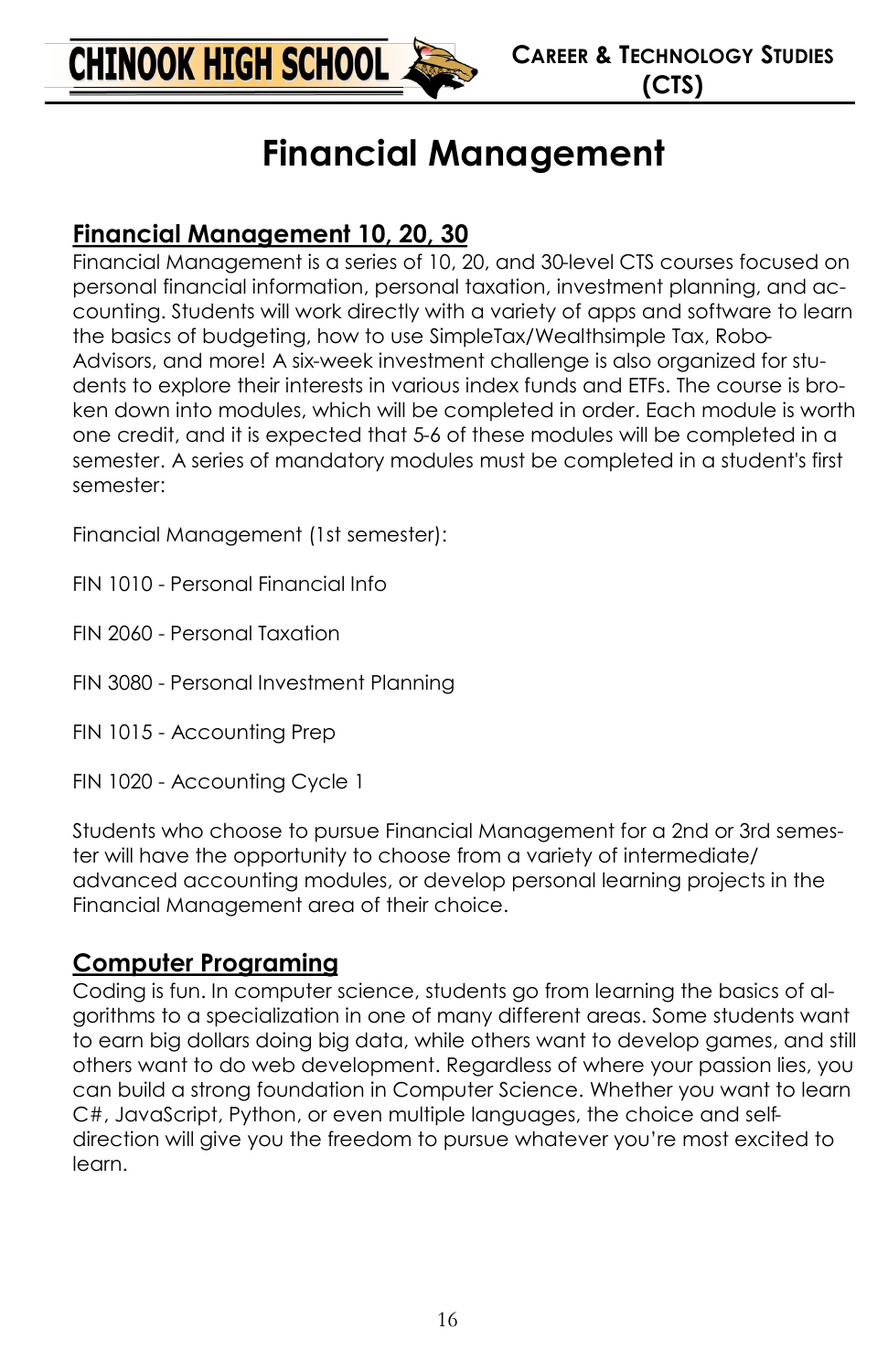### **Digital Media**

#### **Digital Media 10/20/30 (supplementary fee \$20)**

Digital Media is a series of 10, 20, and 30-level CTS courses focused in a variety of areas of study; Graphic Design, Photography, 2D and 3D Animation, Web Development, Audio Production, Video Production, Digital Art, UI/UX Design, and more! Due to the module-based structure of the class, Digital Media offers ample opportunity for senior students to design, create, and execute their own project ideas.

Digital Media is a largely project-based course rooted in design theory and project development. Students are required to complete two mandatory modules (Visual Composition & Graphics Tools) before choosing their own project work it is expected students complete a minimum of 5 modules per semester.

#### **Mandatory modules:**

Visual Composition (COM1005) - Students will learn to employ fundamental elements and principles of design and gain a strong foundational multidisciplinary experience in preparation for upcoming modules.

Graphics Tools (COM1035) - Students are introduced to the basics of computer graphics (vector and raster), and the foundational skills for Adobe Photoshop and Adobe Illustrator.

Digital Media students will have access to the entire Adobe suite while on campus at Chinook High School, this is made possible through a \$15 school fee for the semester-long course.

(Note: 5 30-level credits in Digital Media are approved as a 5th course requirement at the University of Lethbridge)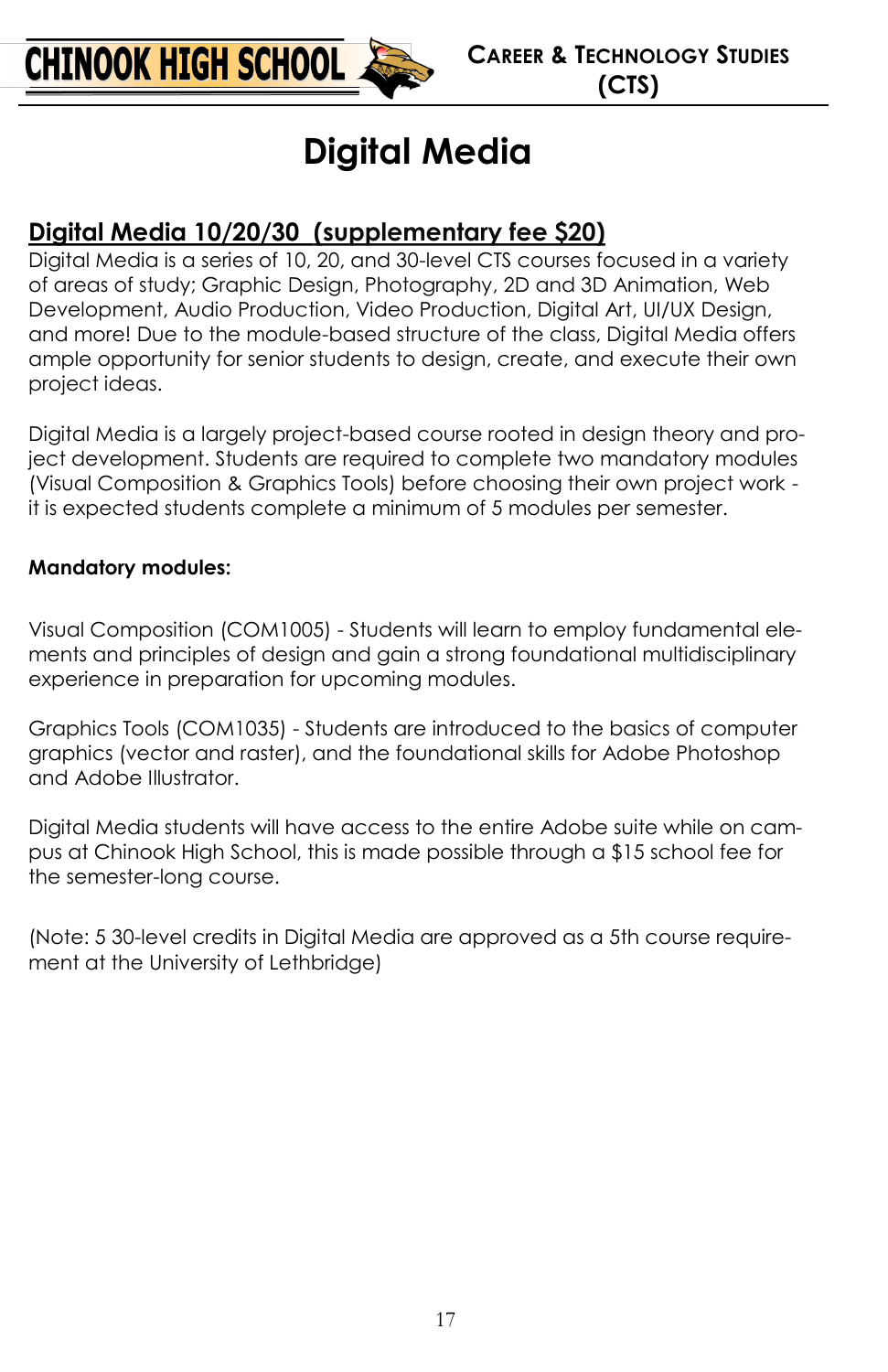**CHINOOK HIGH SCHOOL &** 

### **Construction Technology**

#### **Construction Technology 10 (supplementary fee \$45)**

This is an introductory construction class designed to implement identification of tools, materials, and basic safety procedures used in the construction industry. Some important items covered which are essential in this trade are measurements, proper cutting methods, safe environments and pre-requisites for intermediate and advanced construction modules.

#### **INTRODUCTORY MODULES INCLUDE:**

Con 1010

- Construction Tools & Materials Prerequisites for all construction modules
- Text book Modern Carpentry: Units 1–5
- Safety Test

Con 1070

- Building Construction (Group Project) Prerequisite for all construction modules.
- 16 x 20 Model Garage (Scale 1:12)
- Power Point Presentation

Con 1120

- Project Management Prerequisites for all Cabinetry modules.
- Student initiated plan of a project
- Build Project i.e. Long Board
- Con 1130
	- Solid Stock Materials
	- Used to construct student initiated project
	- Oak/maple/walnut etc.
- Con 1160
	- Manufactured Materials
	- Used to construct student initiated project
	- Plywood, particle board etc.
- Con 1140
	- Turning Operations (Optional)
	- Wood Lathe
	- Mallets/Table legs etc.
- Con 1180
	- Mold Making & Casting
	- Part of Model Garage Group Project
	- Garage Foundation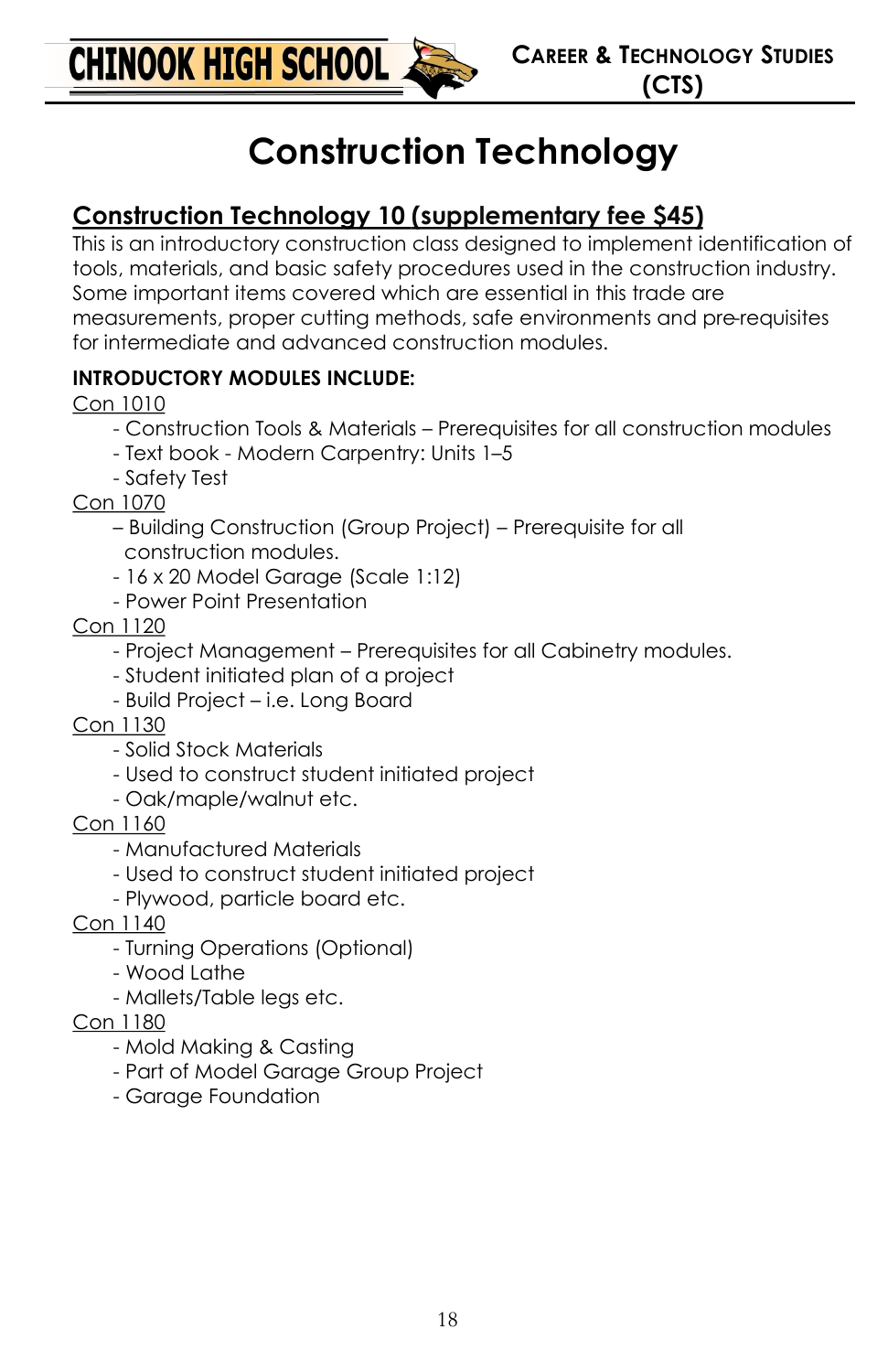

### **Construction Technology**

#### **Construction Technology 20 (supplementary fee \$45)**

This construction class is designed to use skills acquired in construction 10 to practice and enhance abilities using hands on practices as well on task instruction to build projects (instructor initiated and/or student initiated) that further student enhancement in construction techniques. The intermediate level is a combination of Cabinetry/Furniture modules as well as carpentry modules which are dependent on the projects chosen. Some important items covered which are essential in this trade are measurements, proper cutting methods, safe environments.

#### **INTERMEDIATE MODULES INCLUDE:**

- Con 2020 Concrete Forming
- Con 2035 Floor Framing Systems
- Con 2045 Wall Framing Systems
- Con 2050 Roof Structures 1 (Framing and Finishing)
- Con 2060 Exterior Finishing (Door, Window, Siding)
- Con 2120 Multiple Materials
- Con 2130 Furniture Making 1 (Box Construction)
- Con 2140 Furniture Making 2 (Frame & Panel)
- Con 2150 Finishing & Refinishing
- Con 2160 Cabinetry 1 (Web & Face Frame)
- Con 2170 Cabinetry 2 (Door & Drawer)
- Con 2180 Wood Forming

#### **Construction Technology 30 (supplementary fee \$45)**

This construction class is designed to use skills acquired in construction 10 & 20 to practice and enhance abilities using hands on practices as well as on task instruction to build projects (student initiated) that further student enhancement in construction techniques. The advanced level is a combination of Cabinetry/ Furniture modules as well as carpentry modules which are dependent on the project chosen. Students are expected to work independently or in groups to solve problems in the projects they are constructing.

#### **ADVANCED MODULES INCLUDE:**

- Con 3040 Stair Construction
- Con 3050 Roof Structures 2 (Framing & Covering)
- Con 3060 Doors & Trim
- Con 3070 Floor Covering
- Con 3130 Furniture Making 3 (Leg & Rail)
- Con 3140 Furniture Making 4 (Surface Enhancement)
- Con 3160 Cabinetry 3 (Cabinets/Countertops)
- Con 3170 Cabinetry 4 (Layout & Installation)
- Con 3210 Framing Systems 2 (Floor, Wall & Ceiling)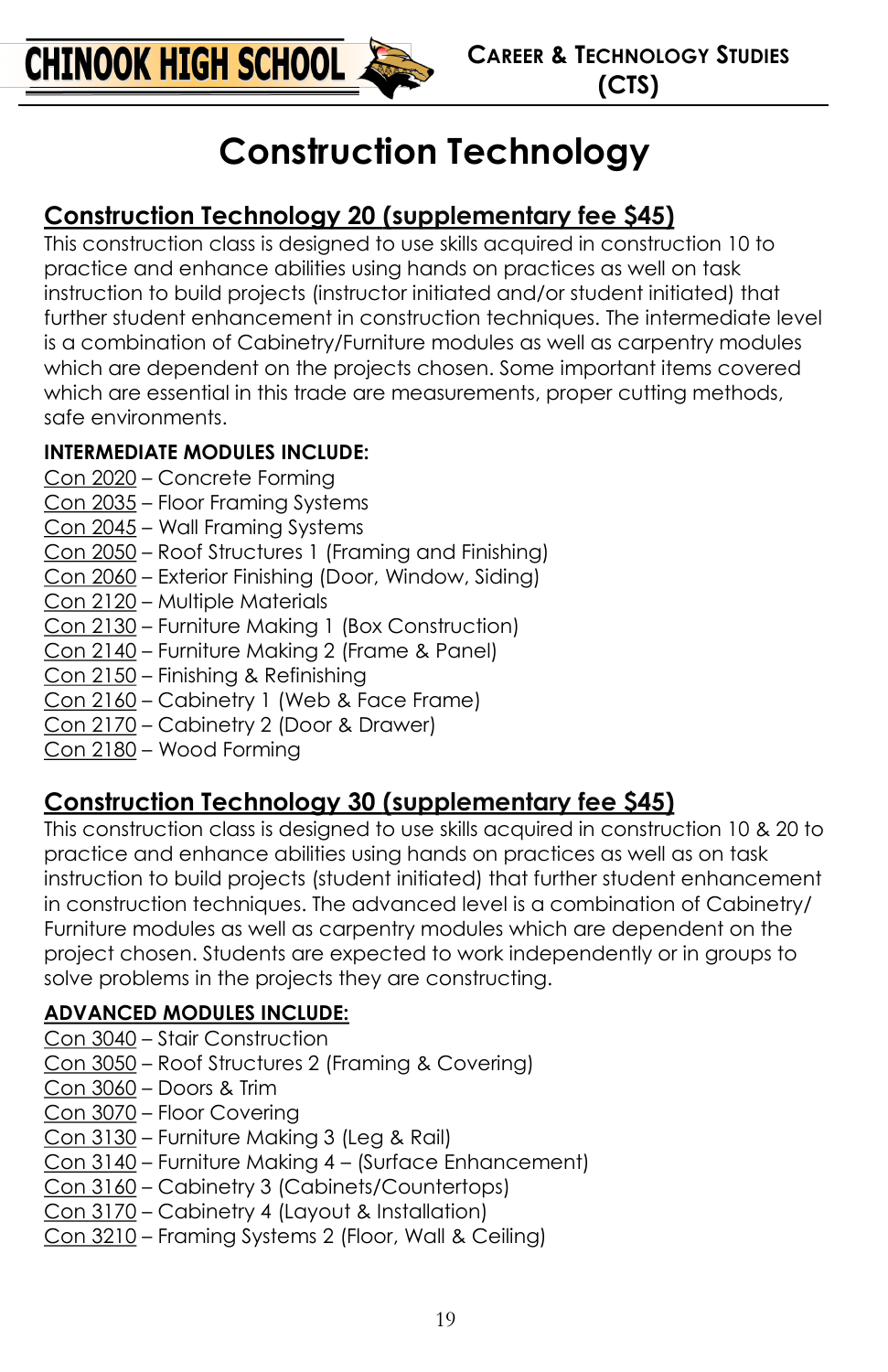### **Fashion Studies**

#### **Fashion Studies 10/20/30 (supplementary fee \$35)**

Fashion Studies is not just about sewing, it is about creativity, design, inspiration, and the pure fun of making things. When you register in Fashion Studies you will be introduced to the many different elements of fashion, including sewing, design, pop culture, illustration, upcycling, quilting, outerwear, active wear, costume making/cosplay, digital vinyl cutting, knitting/ crochet, beading, embroidery and other textiles arts, just to mention a few of the 52 modules available!

You can earn as many credits as you want by working on your choice of projects and interests. Skills learned in Fashion Studies cross over to many other disciplines so its a great way to learn new skills while having fun and doing something different. There is also opportunity to create new and exciting projects with other CTS areas (think Digital Media, Esthetics, Sports Performance, Food Studies etc.) Here are some examples of the courses/module available:

- Sewing and Production Sewing Fundamentals and Garment Construction, Speciality Fabrics, Active wear, Knitwear, Outdoor Clothing, Tailoring, Creating Home Décor, Pattern Drafting, Flat Pattern, Pattern Couture
- Design and Illustration Fashion Illustration (3 credits available), Couture, Draping, Creators of Fashion
- Fashion Promotion, and the "Why," of Fashion– Merchandising, Retailing, Fashion Dynamics
- Costume and & History Creative Costuming, Theatrical Costuming, Evolution of Fashion, Cultural Fashions, Fashion History
- Textile Arts Fashion Dynamics, Digital Embroidery, Surface Embellishment, Wearable Art, Textile Arts
- FAS Projects these are open projects that may crossover into other CTS areas. Some examples include Fashion Film Projects, Fashion Zines, History of Makeup, Fashion and Cooking Trends, Clothing Research for Sports Performance, Digital Fashion.

Discover what Fashion Studies can do for you. It is a program "tailor made," just for you – lots of freedom and choice in projects! Join in at any level – the possibilities are endless!

#### **Fashion Media Technology**

Like Fashion? Art? Digital Media? Learn digital technology through the Fashion industry! Create professional looking digital illustrations, collages, trend boards, technical drawings, textile designs, and more. These skills are not only useful for fashion, but for many fields, including communications, art, engineering, new media, interior design, business, education and more! Instruction for beginner, intermediate and advanced levels, so EVERYONE is welcome!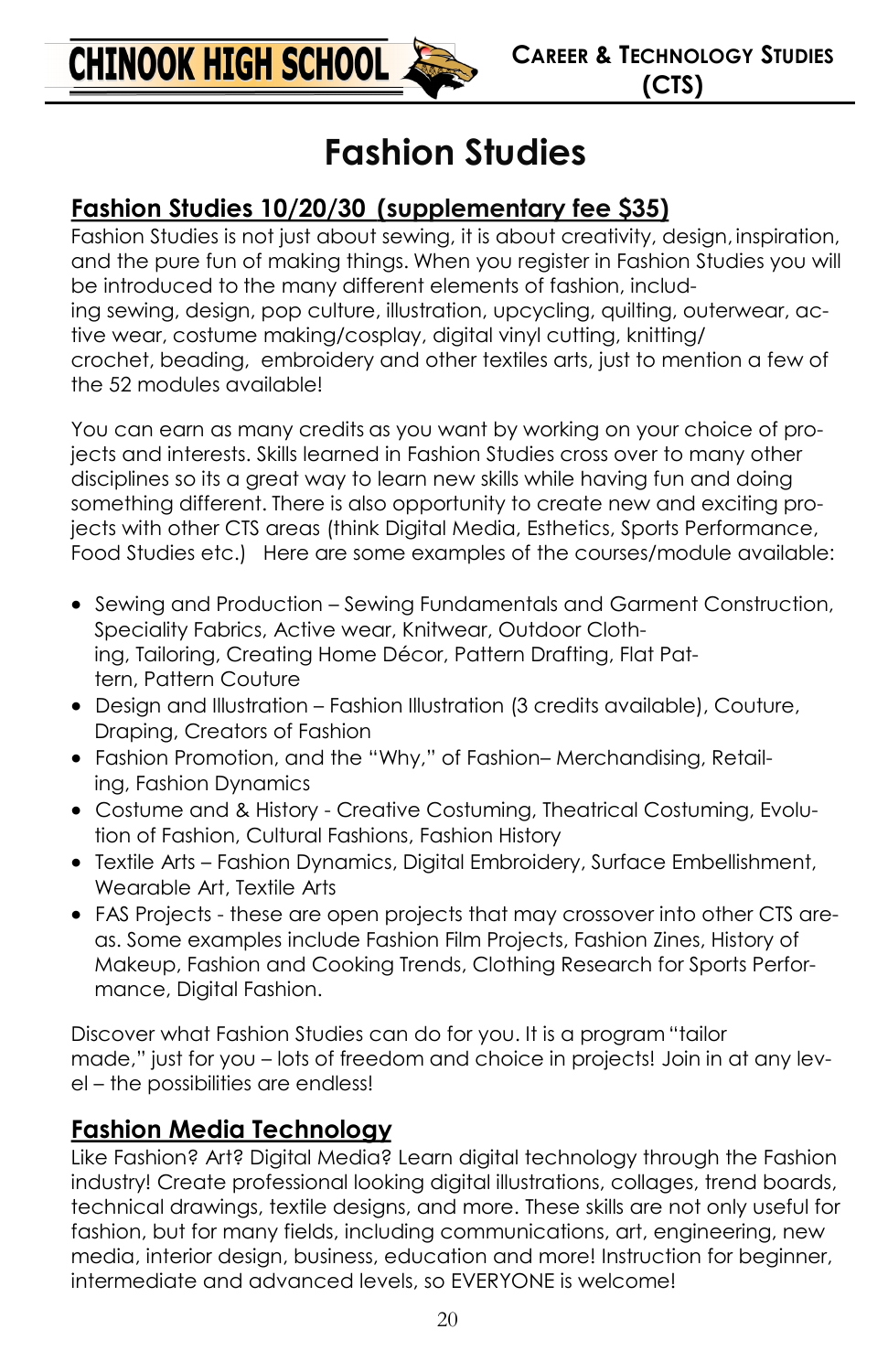

### **Foods**

The Health, Recreation & Human Services (HRH) cluster focuses on a vast array of challenging and rewarding careers in health care, community supports, recreation, cosmetology, food services, tourism and law.

#### **Food Studies 10, 20, 30 (supplementary fee \$45)**

This course sequence enables students to develop a broad interest in foods in such a way that they are motivated to continue practicing and learning about food. Students will cultivate their individual talents and interests through the study of Food Basics, Contemporary Baking, Meal Planning I, Fast & Convenience Foods, Snacks & Appetizers and Canadian Heritage Foods.

### **Legal Studies**

#### **Legal Studies 10/20/30**

Legal Studies 10/20/30 allows students to explore modules that focus on public law (the legal relationship between the government and the citizen) and private law (the legal relationships between individuals). Students will become familiar with the influence, impact and complexities of these laws in their daily lives. The goal is for students to complete 3 modules at the 20 level and 3 at the 30 level.

#### **Prerequisite: none**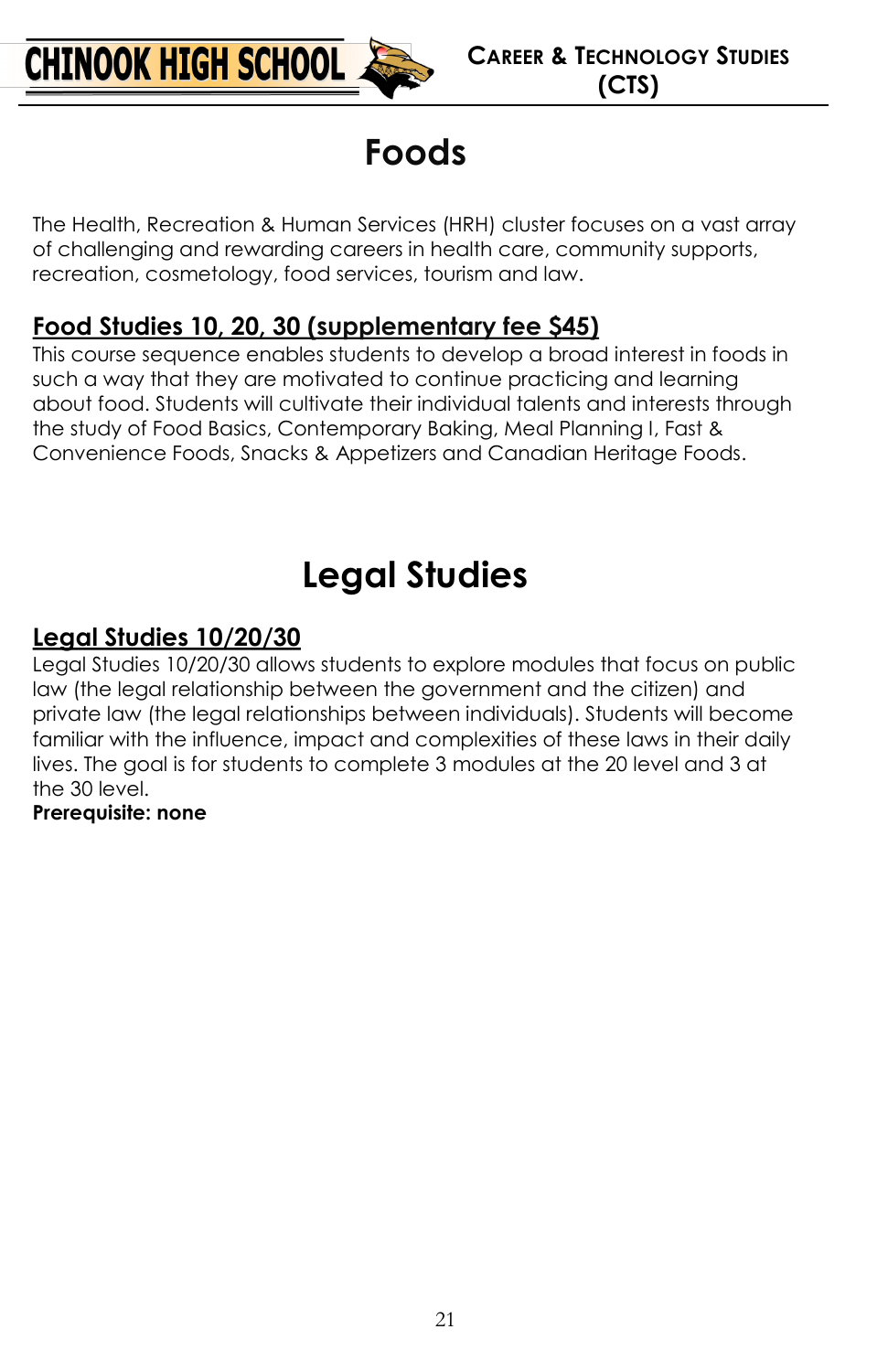

### **Robotics 15/25/35**

Are you interested in STEM? Do you have great ideas like Adam Savage from Mythbusters and want to know how to bring them to life? In your first year, you'll learn to design, wire and build a robot car. In subsequent years, you can explore programmable drones, or become an expert in one of several fields, including movement, controls, sensors, or even Artificial Intelligence!

### **Disability Studies 30**

Students with disabilities will learn alongside non-disabled students, exploring the social context and lived experiences of people with disabilities. Themes will include understanding disability, disability in the community, disability in popular culture, and disability rights and leadership. A focus on first-person narratives will develop student understanding and agency. Students will receive CTS credits for this course. This elective course is available to students in grades 11 and 12 and can only be taken once.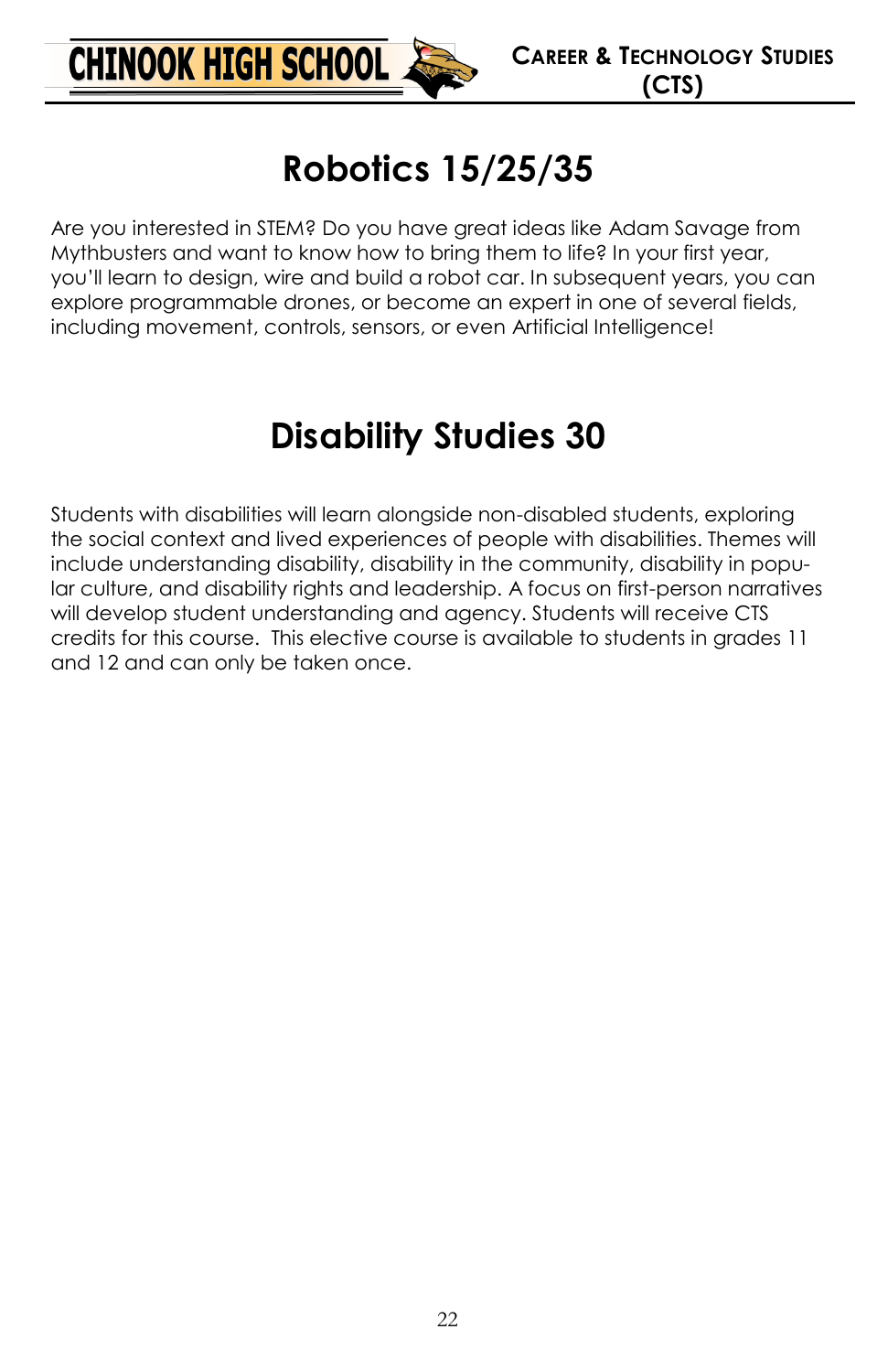

### **Leadership 15/25/35**

This 5 credit course will help students explore the basic principles of leadership and evaluate their own personal leadership characteristics and qualities. In Leadership, you will learn practical skills in teamwork, decision-making, reflection, organization, communication and serving others.

### **Yoga 15/25/35**

Yoga 15/25/35 is a course which will allow students to experience the postures (asana), breathing techniques and relaxation techniques of a yoga practice. It will help students to understand and support their own unique needs, limitation and growth within their own bodies. They will acquire an understanding of anatomy and physiology as it pertains to their practice, and explore the historical roots of yoga as an art, science and philosophy. This course is designed for all levels, beginner to advanced, and will build and encourage a well- rounded yoga experience.

### **High School Outdoor Education**

#### **Outdoor Education 15**

This course will help anyone wanting to learn more about the outdoors be able to plan trips, pack a backpack, do basic first aid, use a compass, read maps and set up camp. It involves a weekend navigation course and a 3 day trip in the mountains. Beginners welcome.

#### **Outdoor Education 25**

Outdoor Education 25, or Outdoor Leadership, builds on the skills learned in Outdoor Education 15 and allows students to gain credits in a number of areas, specifically in planning, leading and teaching. Students will gain additional CTS credits related to First Aid, Outdoor Leadership, and Guiding by taking a leadership role in the class. This course will culminate with the 2<sup>nd</sup> year Outdoor Leadership students having an active role in planning and carrying out the final backpacking trip to the mountains.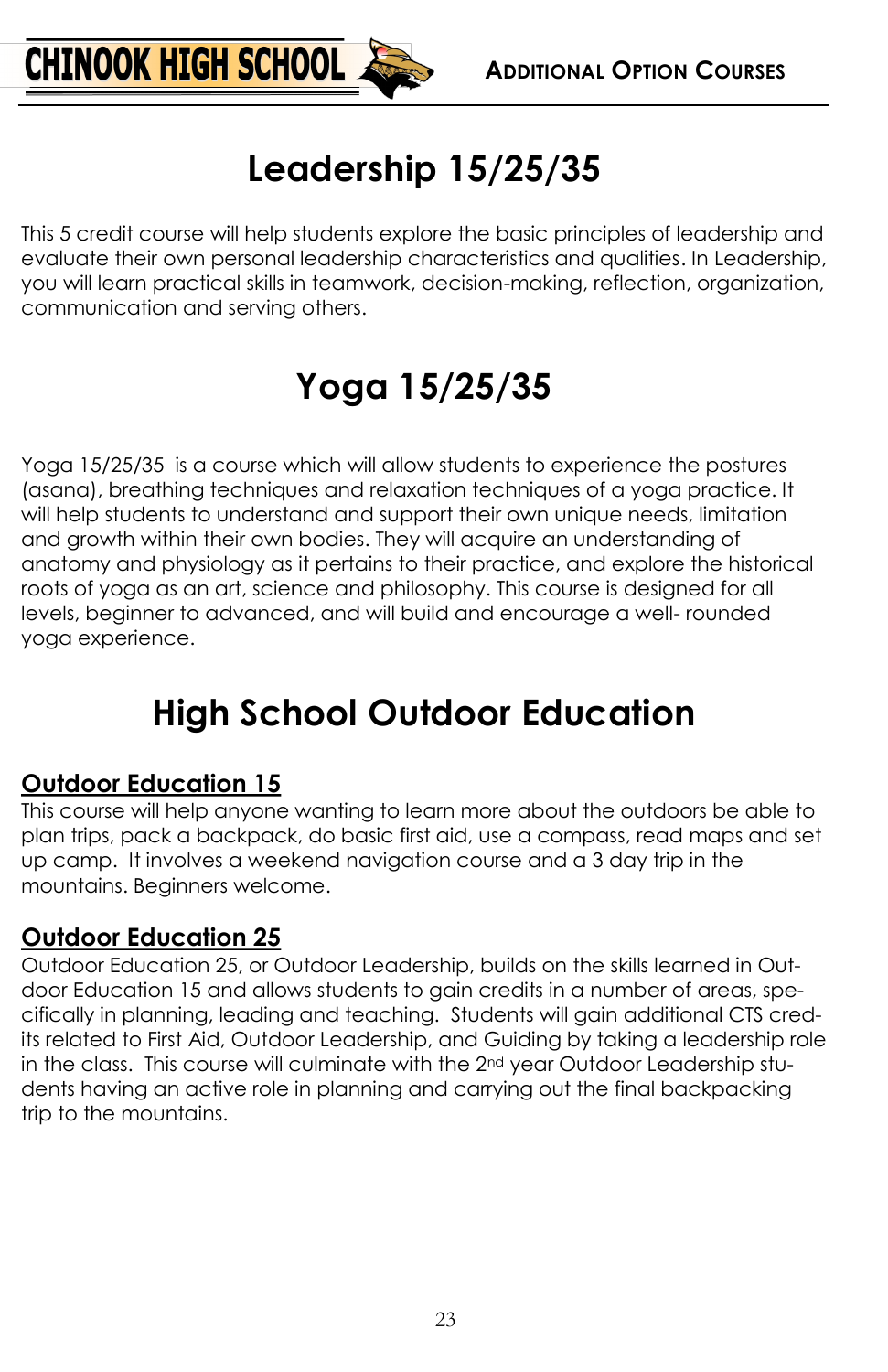

### **Drama**

#### **Drama 10/20/30**

These action packed courses explore the wonderful world of creative drama and theatre. From improvisation games to scripted work, we will play at the art of making a play. Drama helps students develop creative ways to think outside the box and discover their confidence. Students voice their thoughts and ideas through a range of medium which encourages the creative soul. If you are shy, this is the class for you. If you are outgoing, this is the class for you. If you like to have fun and get to know others, this is definitely the class for you. Drama 30 is accepted as a university entrance course.

#### **Advanced Acting/Touring Theatre 15/25/35**

This class nurtures the students who loves to perform. Advanced Acting/Touring Theatre is a project based class that focuses on Performing Arts. Students are involved in school productions and learn about the rigors of rehearsals, performance and working with a cast. Analysing script and developing character are the cornerstones for Advanced Acting. Students will perform for both school and community audiences to develop the craft of acting. **Students are asked to audition before being enrolled**.

#### **Technical Theatre 15/25/35 (supplementary fee \$25)**

The backstage demands of lights, sound, costumes and set are the focus of this class. Students will learn by experiencing the responsibilities of the technical side of the theatre. Working in an outstanding facility and with school staff and community professionals, technical theatre students learn by doing. At the higher level, students are introduced to the design components of theatre productions.

#### **Directing 25/35**

Chinook is one of few schools in the province that offers a specialized, robust directing program! Directing 25-35 is a course series developed to meet the unique needs of students in an advanced fine arts program. It provides opportunities for students to explore the role of the theatre director as the creative leader of a theatrical production from the inception of an idea, through the development process of rehearsal, to the culminating performance. This course series also provides opportunities for students to build skills, confidence and leadership as they work collaboratively with others to interpret, design and facilitate a theatrical production.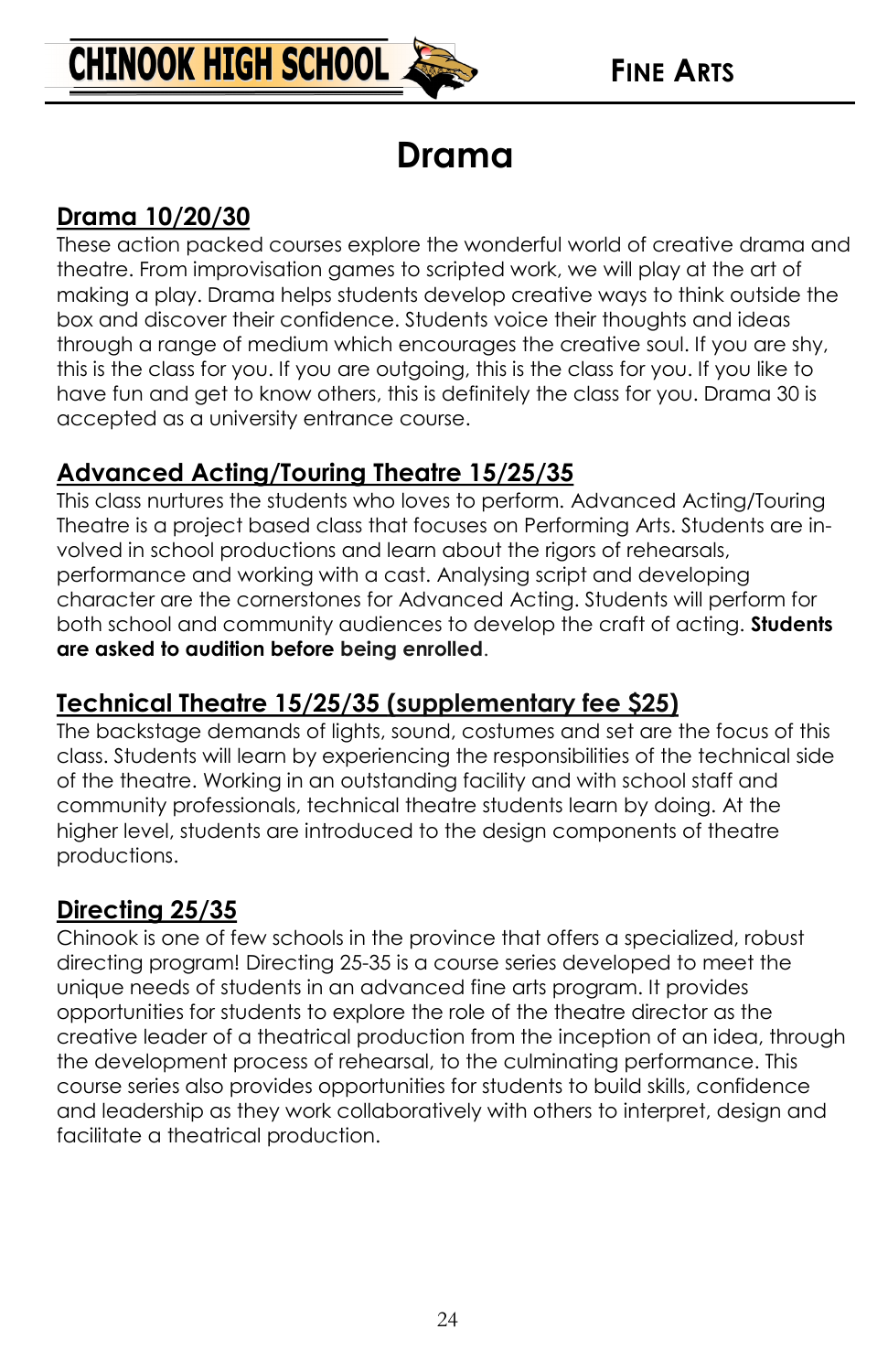### **Dance**

#### **Dance 15**

This is a non-performance dance class for anyone who wants to learn or to continue their study of dance. The focus will be split between various forms of dance including: Jazz, Contemporary, Hip Hop, Tap, West African and Musical Theatre. Dance history and basic anatomy will help to deepen and broaden our appreciation for dance as an art form. In this class, dance will be a vehicle to build confidence, creativity, strength and flexibility.

#### **Dance 25**

This is a non-performance dance class for those who want to continue their study of dance from Dance 15. This class will build on the technique and experienced gained in the previous year. More emphasis will be placed on the process of creativity during the study of various dance forms which will lead to an in-class presentation of student work. The styles studied can include: Hip Hop, Contemporary, Jazz, Musical Theatre, West African and Tap. Dance history and anatomy will continue to be a foundation for the work we do in this course. Students must have Dance 15 or teacher approval to participate.

#### **Dance 35**

This is a non-performance dance class for those who want to continue their study of dance from Dance 25. It is an intermediate-advanced class, which will study various dance styles including: Jazz, Hip Hop, Contemporary, West African, Musical Theatre and Tap. The study of the creative process, built in Dance 25, will be deepened during the course of the semester which will lead to an informal presentation of student works. Students will continue to study dance history and anatomy as it pertains to the course. Students must have Dance 25 or teacher approval to participate in class.

#### **Dance Performance 15**

Dance Performance 15 is for the dancer looking to work at a higher level and to focus on dance as a performing art. Students will study a variety of different forms of dance including: Hip Hop, Jazz, Contemporary, Tap, West African, and Musical Theatre. The focus will be on developing skills and strength in technique, choreography, composition, and stage presence/energy to support our work in the semi-annual performance. Dance history and anatomy will be a foundation for this course.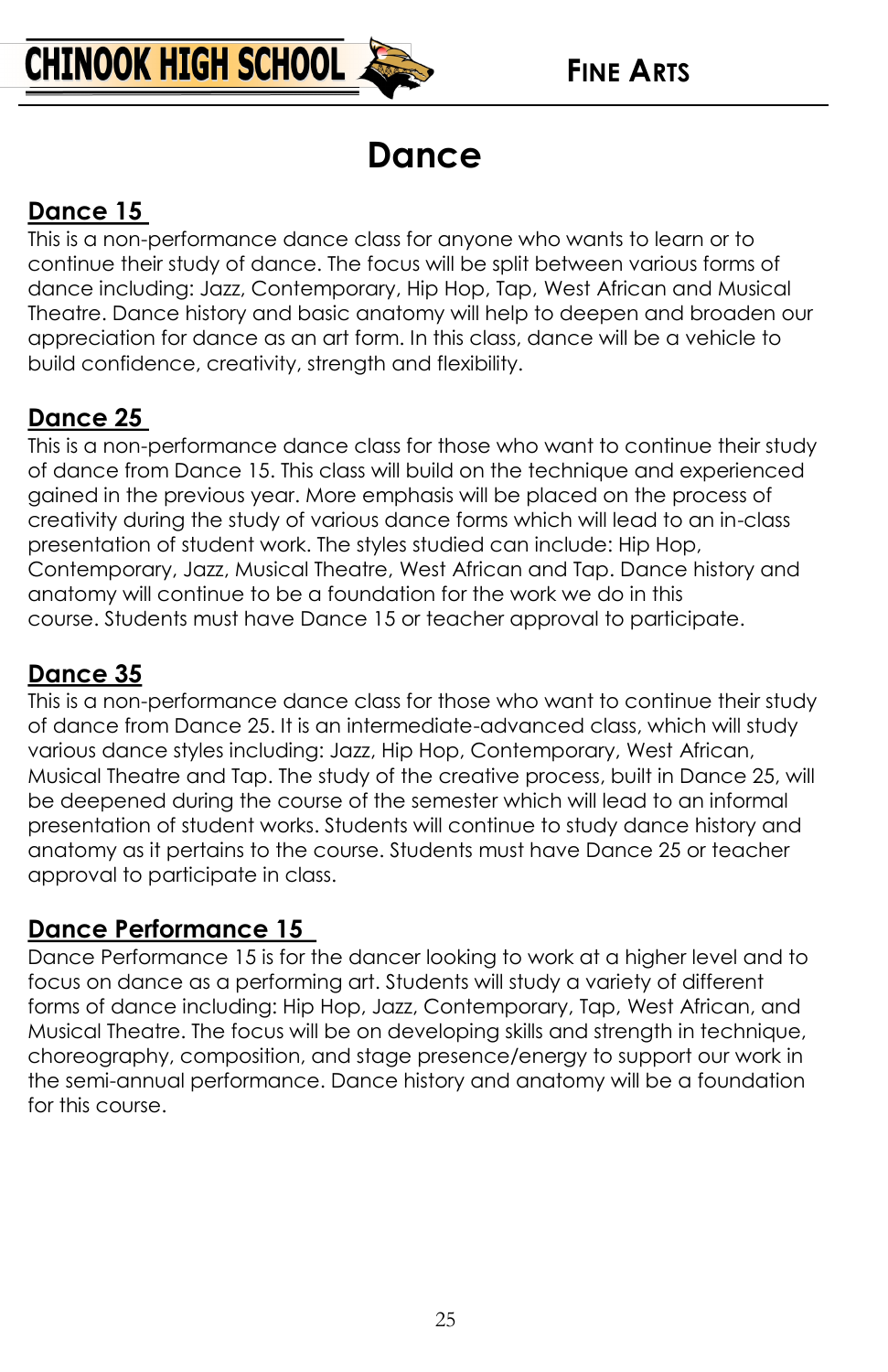#### **Dance Performance 25**

**CHINOOK HIGH SCHOOL** 

Dance Performance 25 focuses on dance as a performing art and continues the work completed in Dance Performance 15. Students will study different forms of dance including: Hip Hop, Jazz, Contemporary, Tap, West African, and Musical Theatre which will lead towards our semi-annual performance. With a foundation in dance history and anatomy, this course will train dancers to have a strong work ethic, increased technique and choreographic ability, and an energetic stage presence.

#### **Dance Performance 35**

Dance performance 35 focuses on dance as a performing art and works to train dancers as they take their next step into the dance world. This course continues the work completed in Dance Performance 25 by offeringvarious opportunities to showcase dance as art. Students deepen their knowledge of various dance styles including: Hip Hop, Jazz, Contemporary, Tap and West African so they can enter the dance world with confidence, a strong work ethic and a passion for movement. Class work will be shown in our semi-annual dance production as well as evening performances of student works. Any questions can be directed to [alisha.hornberger@lethsd.ab.ca.](mailto:alisha.hornberger@lethsd.ab.ca)

### **Music**

#### **Concert Choir (Choral Music 10/20/30)**

This is a mixed voice choir that meets two times a week during the flex block. Students will work on basic choral technique and a variety of repertoire. No formal training is required, just a love of choral music and a willingness to contribute their voice to a collective sound. Students can receive up to 5 credits for participation in this class.

#### **Women's Chorus**

This is a female vocal ensemble that explores the range and sound of the female voice. The music will provide a fun challenge to the members of the group as they work on singing throughout their entire vocal register and in close three+ part harmony with other female voices. This class will be offered outside of the timetable for the 2022-2023 school year. This is a 5 credit course.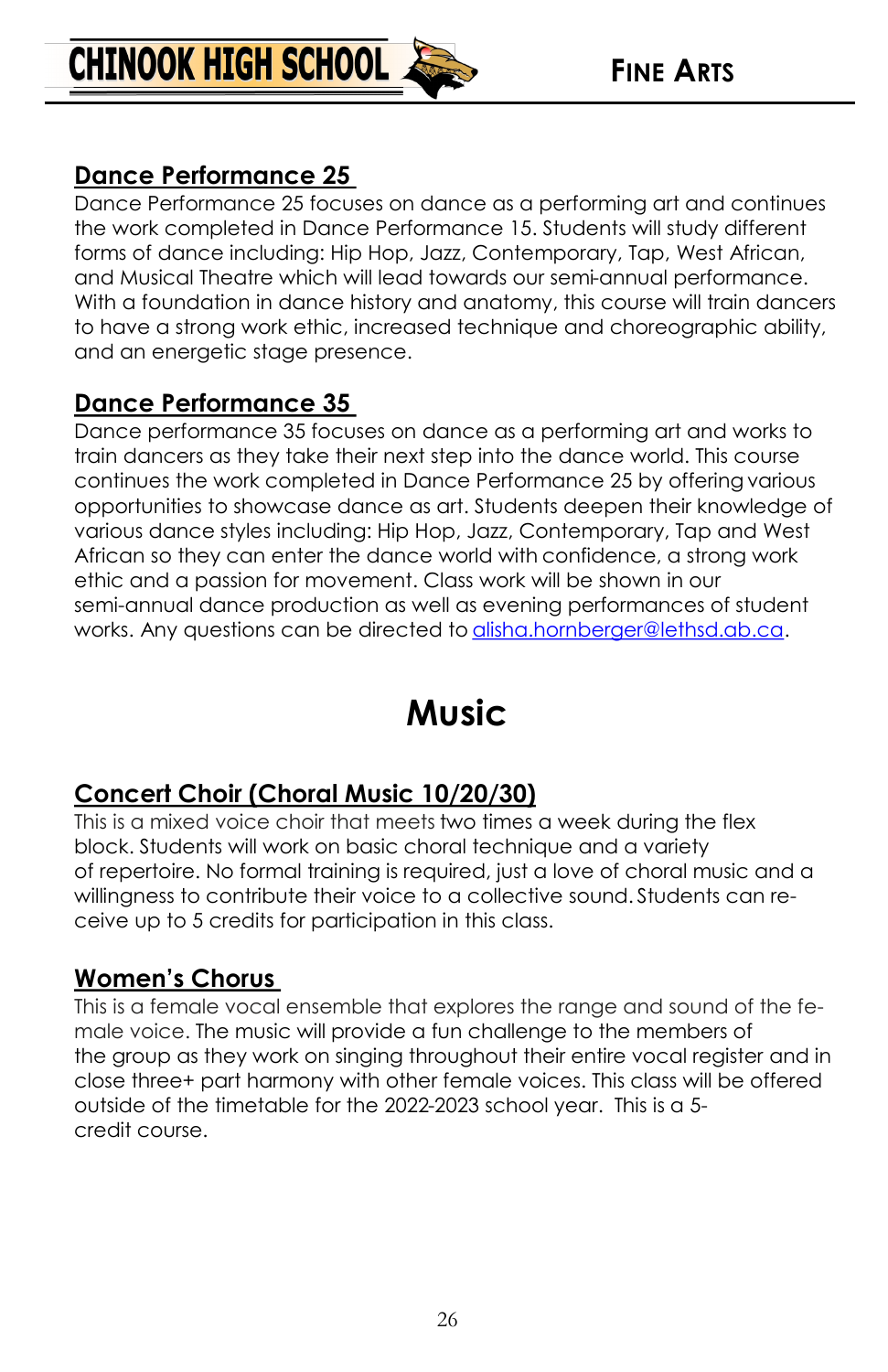

#### **Mixed Chorus**

This is a mixed voice choir that will sing a variety of music, from madrigals to jazz and everything in between. Students will be encouraged to learn a variety of genres and styles to broaden their technique and vocal sound. This class will be offered outside of the timetable for the 2022-2023 school year. This is a 5-credit course.

#### **Instrumental Music (Band 10/20/30) (supplementary fee \$20)**

The wind ensemble at Chinook meets at Flex twice a week all year for 5 credits. This senior level band is combined with the Grade 9 Band students to create Concert Band. While there is no prerequisite for High School Band, students are expected to be able to perform on their instrument at a Grade 3 (concert band level) minimum in order to meet with success in playing the repertoire in the class. If you are interested in joining this class, but are unsure of your musical level, feel free to speak with the instructor for guidance as to how to proceed. Jazz Band (5 credits – meets twice a week after school, all year) is populated by interested students from the concert band roster.

#### **Musical Theatre Studies 15/25/35**

The Musical Theatre course is designed for students with an interest in developing stage performance skills in the areas of singing, acting and dancing. This diverse and engaging program utilizes both individual and group performance work. Students are featured in a term end showcase as part of their final performance projects. Musical Theatre is offered in the regular timetable as a one semester, 5-credit course.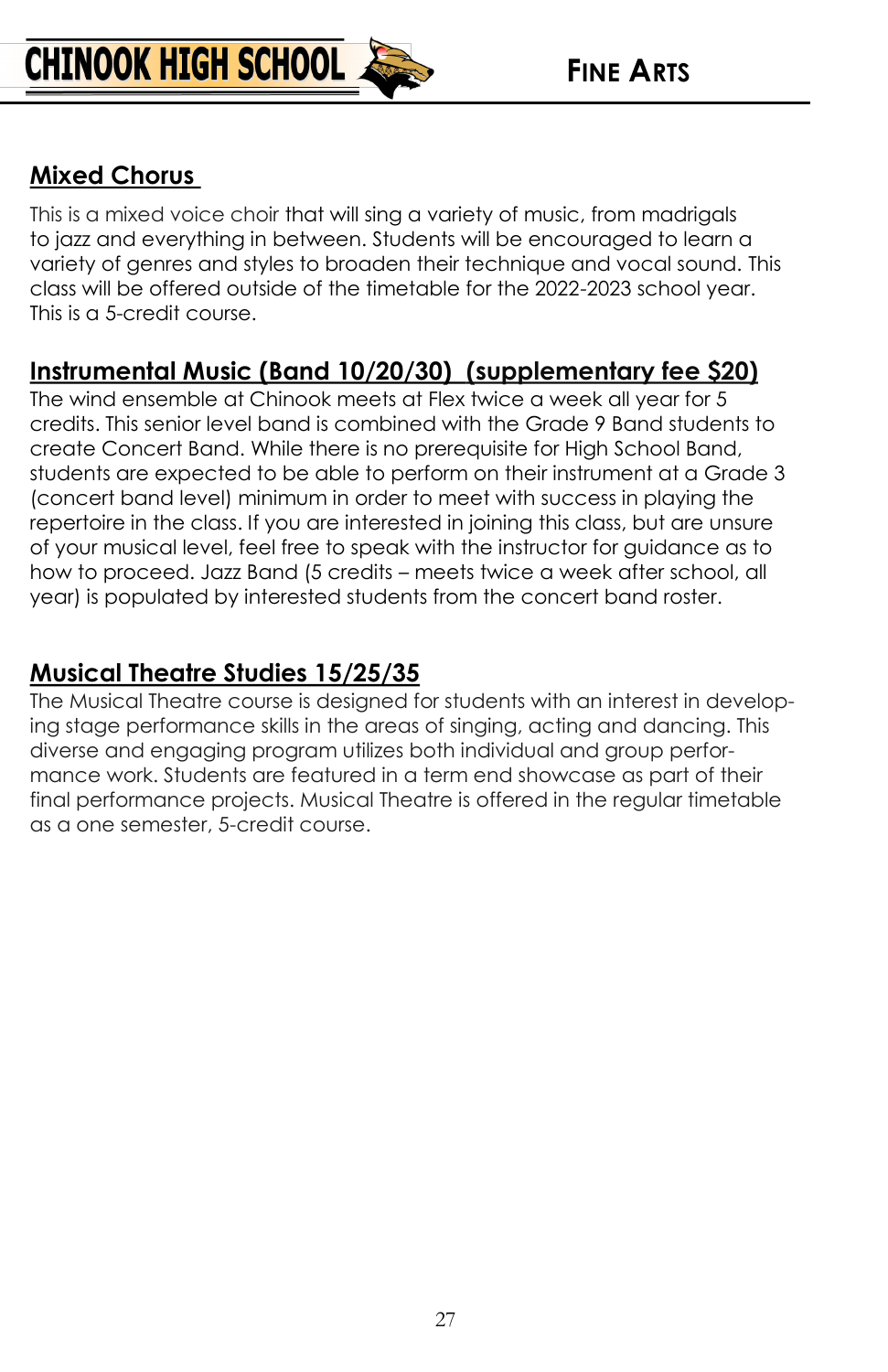#### **Guitar Orchestra 10/20/30 (supplementary fee \$20)**

Guitar Orchestra is all about the art of classical guitar playing with students building off of what they previously learned. Students will learn solo classical, but will mostly focus on ensemble performance and techniques. Students will expand their knowledge on music reading, interpretation, and stage etiquette through music literature. Students will work on classic guitar songs, which

combine melody, bass and chords together. By the end of the course the students will be able to present a selection of guitar repertoire in a final concert.

#### **Rock and Pop 10/20/30**

**CHINOOK HIGH SCHOOL** 

This is a performance-based class where students play guitars, drums, bass guitars, piano, and sing. The purpose is to expand their love of music through group activities and rehearsals that build students skills and expand their appreciation for music. Skills are built not only through daily class work, but through public performances and festivals. Emphasis is placed on individual and group work with music development through instrumental music skills and theory. Students also learn how to write music in this class.

One of the main goals of this class is participating in group work. Students start a Rock Band and learn a set list of songs to perform. They perform their set at Chinook concerts, Chinook productions, and community performances. Student's self-image, confidence and level of responsibility will grow through the activities that take place. Another goal is that each student will continue to grow in their musical abilities through specializing on an instrument allowing them to take on greater musical challenges.

Students taking this class should be taking or have completed a 10-level instrumental or choral music class. Such as **Guitar 10, Band 10, or Choir 10.** If students do not have the Prerequisite, then they must audition for the class.

#### **Jazz Band**

The Chinook Jazz Band consists of, but is not limited to, saxophones, trumpets, trombones and a full rhythm section (drum set, bass, guitar and piano) like a traditional Big Band modeled on legendary acts like Count Basie or Duke Ellington. This group studies and performs a variety of literature from various periods of jazz performance, ranging from Swing to Bossa Nova, Funk to Fusion and anything else that will enrich the class. Traditionally, Big Band has a smaller number of performances than a concert band. Because of this, **students are asked to audition before being enrolled**.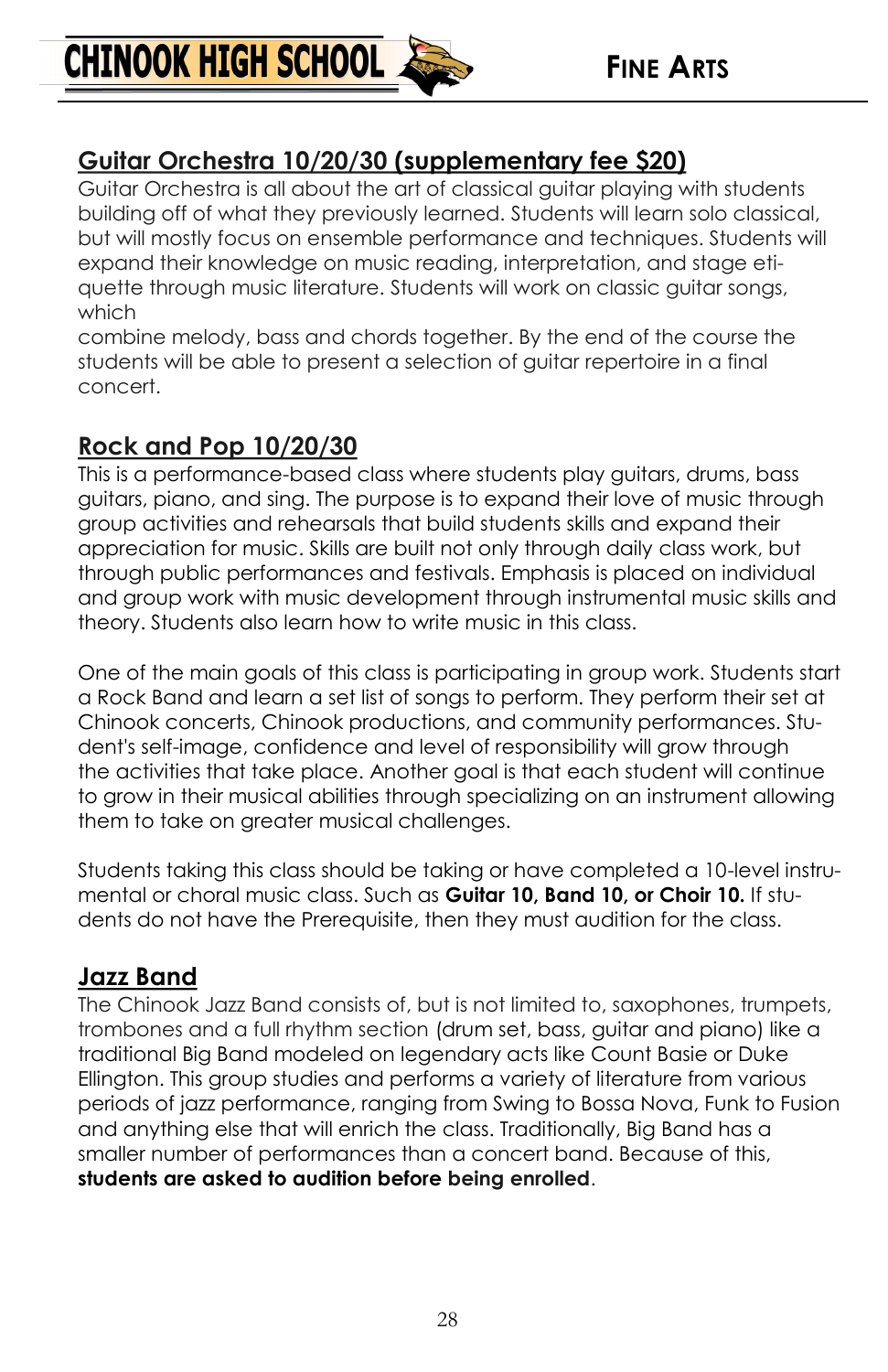

### **Art**

The **Art 10, 20** and **30** sequence of courses allows students to explore and develop their creative practice and technique. Students will work with a variety of mediums in two and three-dimensions and develop their knowledge and use of the elements of art and principles of design. Students will create and explore art through drawing, painting, print making, sculpture, public art, social sculpture, design and mixed media.

As students progress through the courses they will develop personal style, explore conceptual ideas and refine their artistic techniques. Students will develop their own unique creative process and learn to effectively engage in critique. Each course provides connections to historic and contemporary art and encourages students to become engaged in the local art community as well as research and discuss art on a global scale. Collaboration with other classes and the presentation of art work in the school community is also part of the art program.

Everyone has the potential to engage in creative practice and every student, no matter what kind of previous experience they have, is encouraged to try an art class at Chinook.

#### **Art 10 (supplementary fee \$30)**

Art 10 is open to any students with an interest in art or creative practice. Each unit begins with a variety of exercises to learn techniques, followed by a final project. Students are encouraged to explore the mediums, develop their own creative process, and create unique works of art. Critique and the development of conceptual ideas is also an important part of the Art 10 program.

#### **Art 20 (supplementary fee \$30)**

Art 20 focuses on refining artistic techniques as well as developing a creative voice. Students work through a series of units exploring conceptual ideas and communicating meaning in their art work. Art 20 makes connections to art in real life including public installations, collaborative projects and personal identity. Oil paint, drawing, sculpture, mixed media and social sculpture are some of the mediums used. Artistic process and critique are refined and evaluated for each studio project created in Art 20. **Prerequisite:** Art 10

#### **Art 30 (supplementary fee \$30)**

Art 30 pushes students to develop their own artistic style, conceptual themes and refined technique. Students work through a series of drawings and studio projects over the course of the term. Each studio project includes a carefully documented process as well as critique. Students are evaluated on their planning and artistic process, final product and critique. The course begins with set parameters for projects and becomes more self-directed as the term progresses. **Prerequisite: Art 20**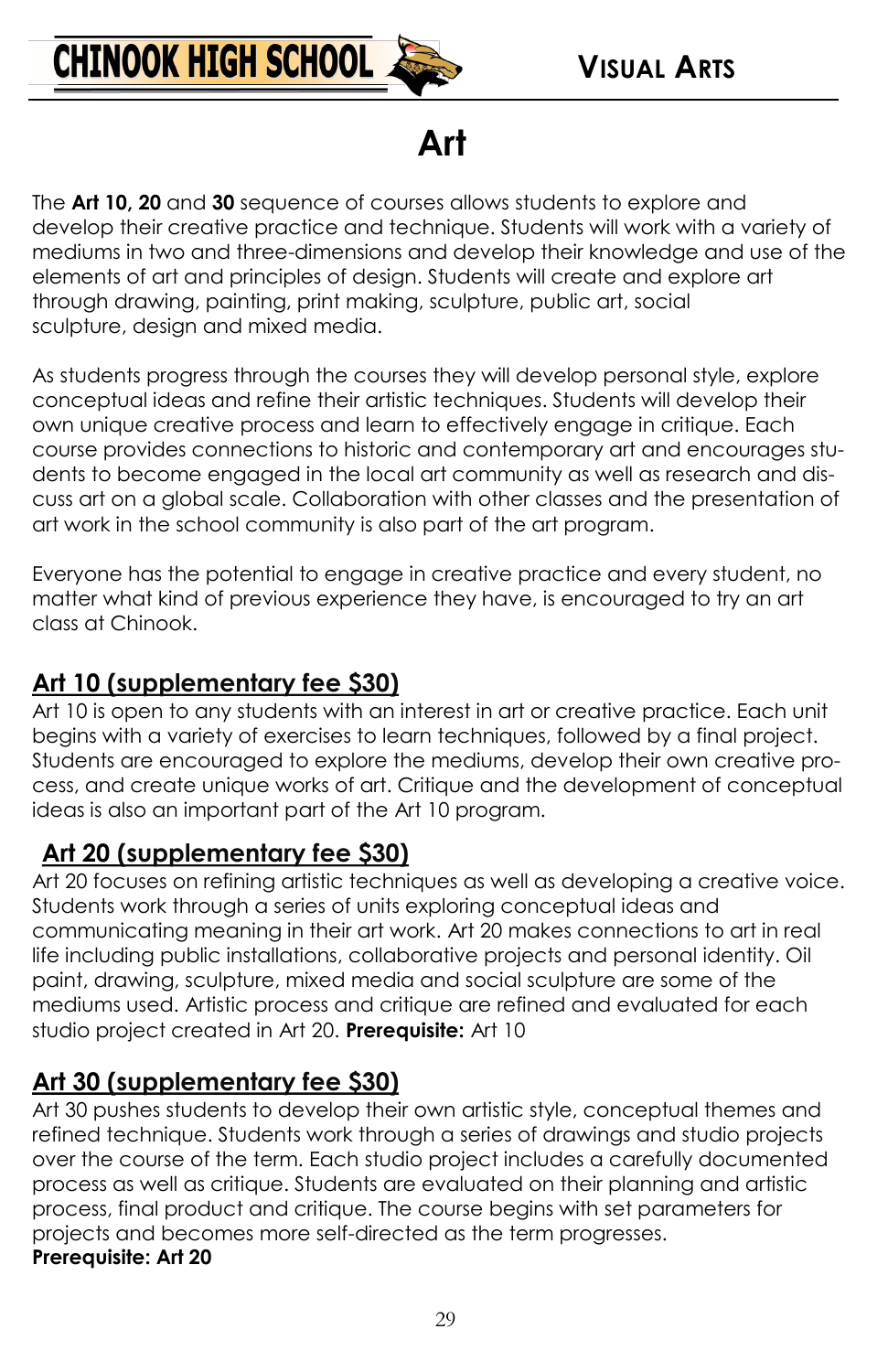

**CHINOOK HIGH SCHOOL** 

#### **Portfolio Art 35**

Portfolio Art 35 is an extension of the high school art program for students who are passionate about art and want to pursue their art practice beyond Art 30. The format is the same as Art 30, however; studio projects and drawings are more selfdirected. The goal of this course is for students to develop a unique personal style and to build a successful portfolio of artwork.

**Prerequisite: Art 30** (In most cases, 80% or higher is recommend in Art 30 before taking Art 35)

#### **Photography 10/20/30 (supplementary fee \$10)**

Photography 10/20/30 is a semester-long option course at Chinook High School heavily focused on the 'science' of photography and what makes a 'good' photo. Students will focus on fostering a strong foundation in the elements of photography composition. As well, students will learn the importance of photography as a means of communication, and how a series of photos, editing styles, or even online content layout can create long-lasting and impactful messages in our world.

This course is made up of 5 different unit themes (subject to change; the first three units align with the mandatory modules students must complete for the course in their 1st semester taking Photography):

- 
- 1. Visual Composition of a Photo<br>2. Media Impact on Society and<br>3. Photography Foundations 2. Media Impact on Society and Project Planning
- 3. Photography Foundations
- 4. Exposure, Shutter Speed, and Aperture

#### Adobe Lightroom Foundations

On top of the module assignments and projects that will be completed in relation to the themes above, students will create the following semester-long personal projects:

1. Tech Journal (Portfolio Website)

Submission pieces for end-of-semester Photography 10/20/30 Showcase This course is open to all Grade 10, 11, and 12 students at Chinook High School regardless of previous experience.

(**Note:** 5 30-level credits in Photography are approved as a 5th course requirement at the University of Lethbridge)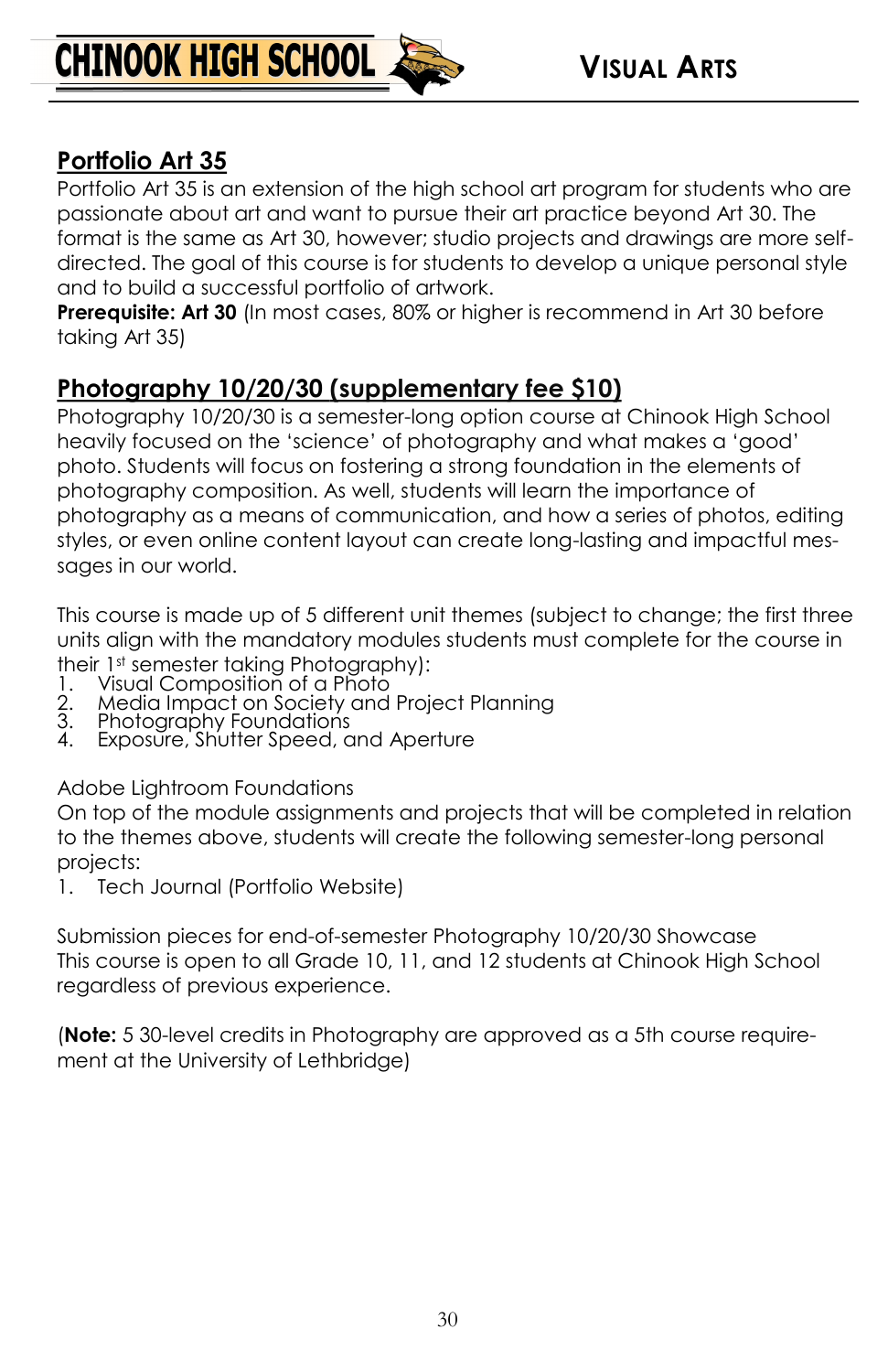

### **Physical Education & CALM**

#### **PE 10**

Physical Education 10 is a compulsory course at Chinook High School and is offered in combination with CALM 20 (3 credits each). The aim of the Physical Education Program is to enable individuals to develop knowledge, skills and attitudes necessary to lead an active, healthy lifestyle. Students will have the opportunity to participate in a number of different activities including a variety of team sports as well as some individual pursuits.

#### **Lifestyle / Alternative PE 10**

Lifestyle or Alternative PE 10 will focus on providing students with the knowledge and skills to engage in a healthy lifestyle. There will be less emphasis on team sports and more of a focus on individual lifelong pursuits.

#### **Career and Life Management (CALM)**

The aim of senior high school Career and Life Management (CALM) is to enable students to make well-informed, considered decisions and choices in all aspects of their lives and to develop behaviours and attitudes that contribute to the well-being and respect of self and others, now and in the future. CALM is the core course for health literacy at the senior high school level in Alberta.

#### **PE 20/30 (supplementary fee \$80)**

Physical Education 20 & 30 are optional courses at Chinook High School. The aim of the Physical Education Program is to enable individuals to develop knowledge, skills, and attitudes necessary to lead an active and healthy lifestyle. PE at the 20/30 level is structured much more around lifelong pursuits and provides students the opportunity to experience a wide variety of activities including, golf, rock climbing, horseshoes, swimming, bowling, archery, disc golf, squash, fitness classes, broomball, curling, and many more. Classes will take place off-campus twice per week.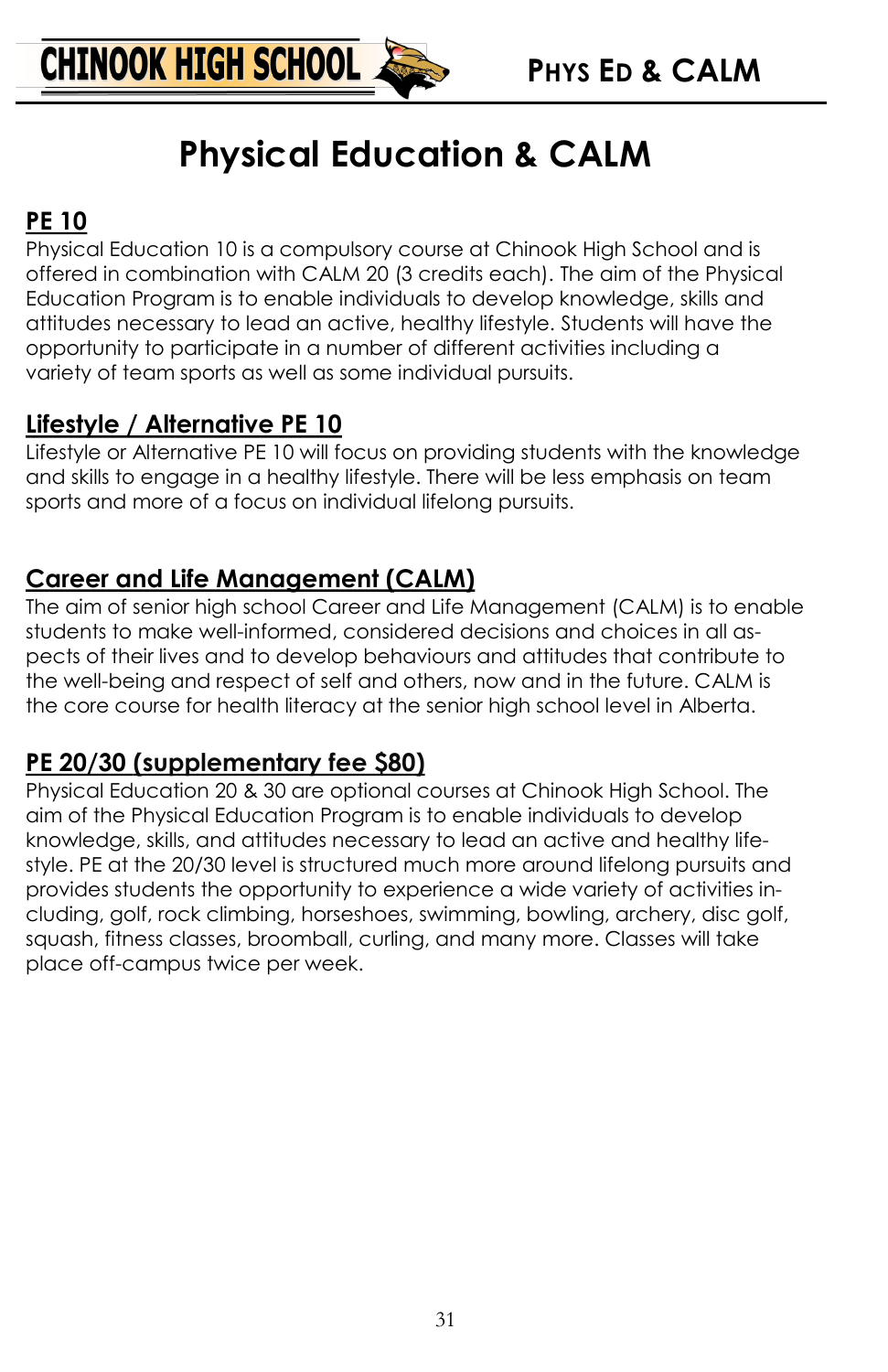

### **Sports Performance**

#### **Sports Performance 10/20/30 (supplementary fee \$25)**

The Sports Performance program enables students to explore the world of training and athletics from a variety of perspectives including anatomy, physiology, sports psychology, and nutrition. In the program students will use physical training to develop traits of injury resistance, strength, speed, endurance and explosive power. In an effort to tailor classes to students with similar training interests and preferences, we will be surveying students who choose this course about their preferences and interests. We will then use this information and request numbers to create groups and or sections based on this.

#### **Ice Training Sports Performance**

This course is open to all skill levels. Predominantly a skill building course that incorporates hockey drills and game like conditions to facilitate skill development in the game of ice hockey . Some classroom instruction but most of the course is spent on the ice at the ATB center. Goalies are encouraged to enroll as they receive instruction as well as a great deal of on ice practice. All players are required to have full equipment for safety reasons Class can be taken a maximum of twice for students in grades 10-12 with advanced activities in the second year.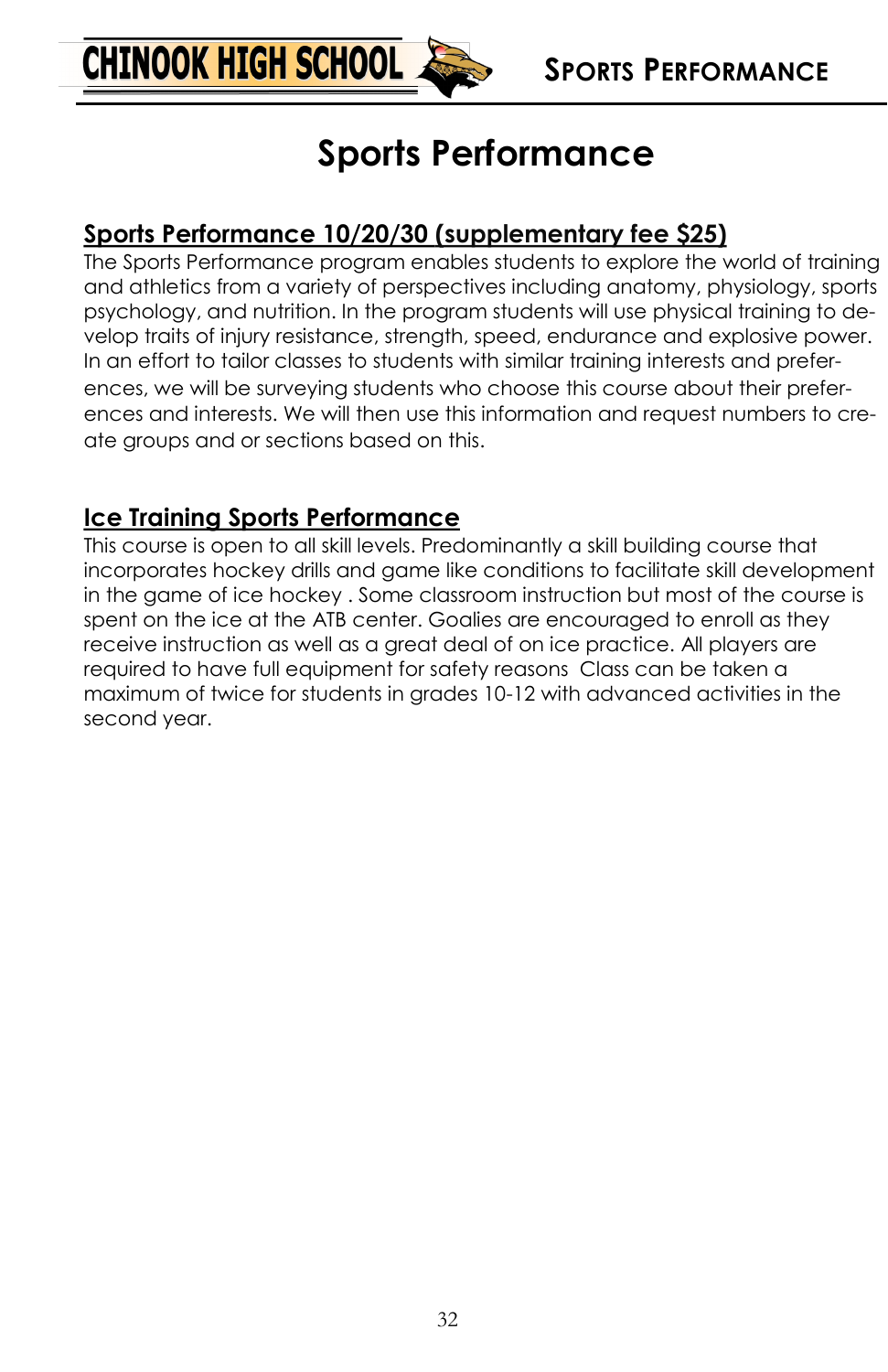

### **Dual-Credit Courses**

Lethbridge School District No. 51, University of Lethbridge and Chinook High School are working together to develop High School Dual Credit opportunities for the 2019/20 school year and in the future. Collaboration and partnership in our communities and with our post-secondary institutions is a vital part of providing opportunities and choice for our high school students.

#### What is Dual Credit?

Offering the Dual Credit Program compliments the Lethbridge School District No. 51, Board of Education Priorities: enhancing Achievement, Inclusion and Innovation. Allowing our high school students to explore and experience university and college programming through Dual Credit programming is exciting and inspiring. It creates a vision of "what can happen after high school".

Each dual credit program presents different opportunities and experiences. "Dual Credit" allows for students enrolled in these programs to receive High School credits toward graduation, and credit in College or University programs.

#### Advantages

Ultimately, this initiative seeks to increase exciting learning opportunities and choice for high school students in Lethbridge School District High Schools. Further, the "Dual Credit experience" will assist high school students in building a deeper understanding of the College or University experience.

#### **Problems & Puzzles – Liberal Education 2200**

This dual-credit course will focus on the development of problem solving skills, through word and number puzzles, games, and logic problems. Studying problems solving in these ways, will increase a student's ability to understand and solve problems in everyday life! We will look at problem solving from the point of view of a variety of disciplines including history, anthropology, and psychology. The target for this class is not just math or science minded students, but every learner can benefit from taking part. The class will alternate between lectures on problem solving tools and approaches, and actually working on the problems. This dualcredit course offers students the opportunity to receive both High School credit and credit for a University of Lethbridge.

#### **Self-directed Dual Credit Courses**

Throughout the year information will be sent out regarding additional self-directed dual credit opportunities, and information sessions for students and parents will be scheduled.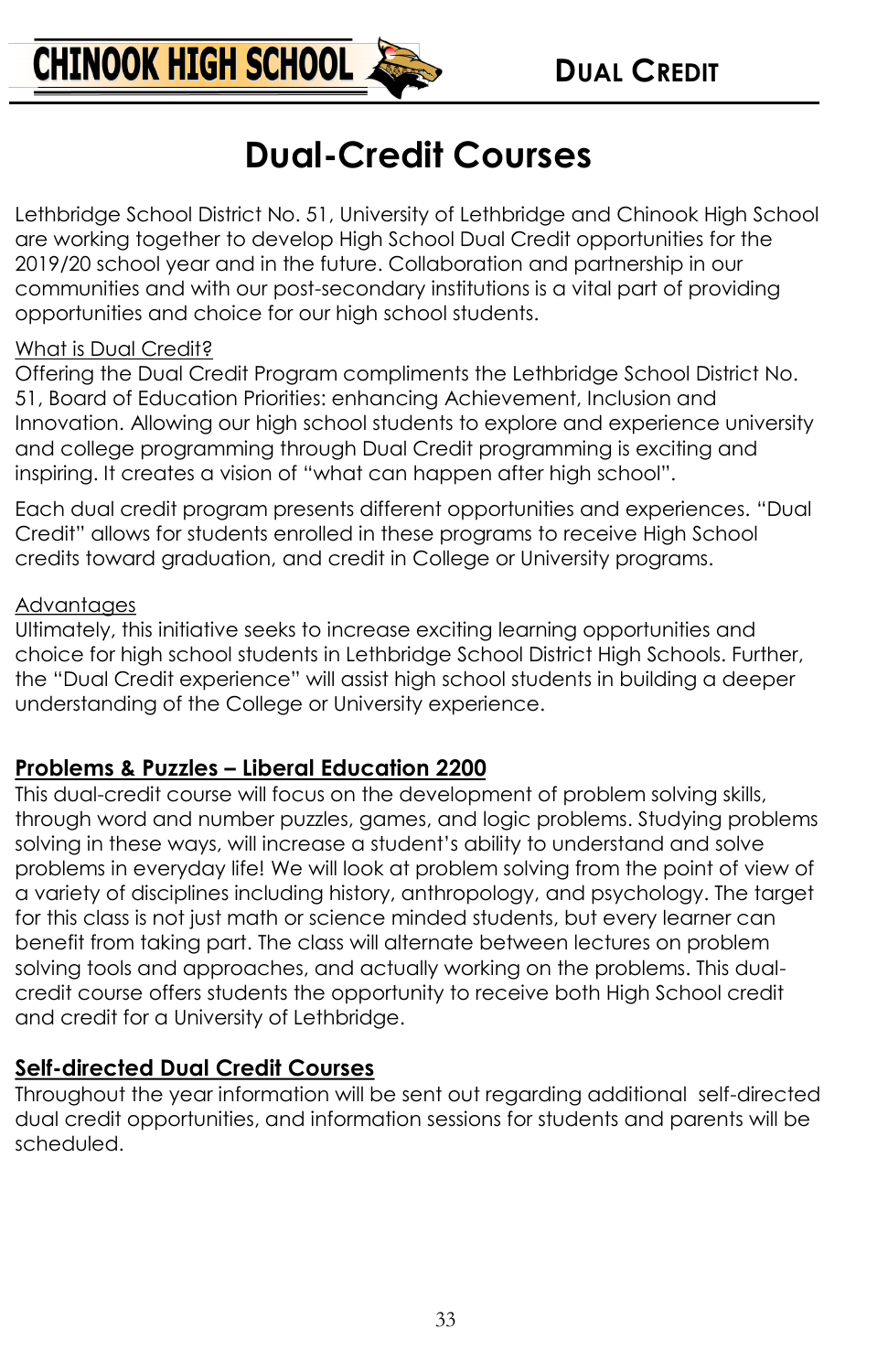**CHINOOK HIGH SCHOOL & KNOWLEDGE & EMPLOYABILITY** 

### **Knowledge and Employability Program (K & E)**

This program is a hands on, skill based program designed to help students find employment. There is a work experience component, a curriculum based on practical experience and a certificate of completion which assists student in the world of work.

Students continuing from the K&E grade 9 program may continue to qualify for this program.

The Knowledge and Employability courses are designed to assist students in developing the essential concepts, skills, and attitudes of Mathematics, Social Studies, Science and English that are required for responsible participation in the home, school, workplace, and community.

The Knowledge and Employability (K&E) program requires qualification; please contact an administrator for more details.

Knowledge & Employability courses include:

- **Science10-4, and 20-4**
- **Math 10-4, and 20-4**
- **Social 10-4, and 20-4**
- **English 10-4, and 20-4**